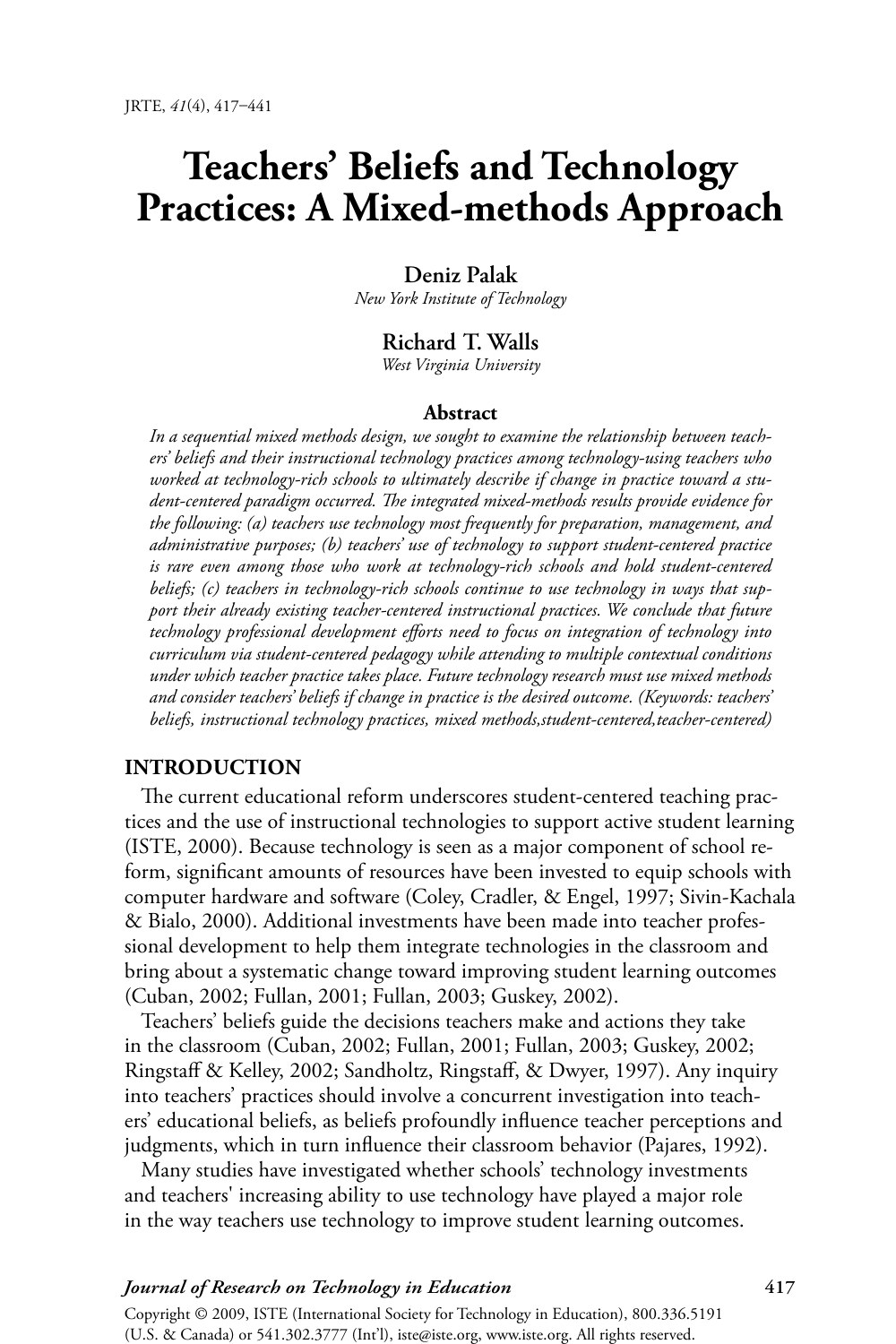Some studies tied frequent computer use with teacher change in practice to a student-centered, constructivist pedagogical paradigm (Becker & Ravitz 1999; Becker, 2000; Becker, 2001; Ravitz, Becker, & Wong, 2000; Dexter, Anderson, & Becker, 1999; Matzen & Edmunds, 2007; Sandholtz, Ringstaff, & Dwyer, 1997). These studies concluded that teachers who effectively integrate technology move toward student-centered instructional practices, and this in turn suggests a shift in teachers' beliefs as teachers experience new patterns of teaching and learning. However, other studies reported no significant relationship between frequent computer use and teacher change in practice toward a student-centered paradigm (Cuban, Kirkpatrick, & Peck, 2001; Judson, 2006; Saye,1998; Wang, 2002; Windschitl & Sahl, 2002). The current investigation is another attempt at investigating the relationship between teachers' beliefs and educational technology practices among teachers who work at technology-rich schools and who have been equipped to integrate technology into the classroom through professional development.

Pajares' (1992) referred to beliefs as "messy" in his classic article on the topic. To Pajares, a belief as a construct does not have a single correct definition and is extremely difficult to define because it "does not lend itself to empirical investigations" (p. 308). Pajares argued that a study into beliefs should involve attending to multiple and sometimes conflicting perspectives. Others described teachers' beliefs as situationally determined (Tobin & LaMaster, 1995), contextbound (Orton, 1996; Putnam & Borko, 2000), implicitly defined (Clark, 1988), and ill-structured (Nespor, 1987). Cuban (2002) argued that beliefs by themselves cannot entirely explain how teachers are likely to use technology because teacher practices are inextricably tied to other contextual and organizational factors.

The literature is replete with evidence examining the changes in teacher practice with concurrent investigation into teachers' beliefs. Perhaps due to the messy nature of this construct, however, most previous technology research employed limited, isolated variables in describing teacher technology use (Kay, 2006) and rarely described relationships among factors affecting teacher technology use in the classroom (Zhao & Frank, 2003). Furthermore, previous studies predominantly based their evidence on self-report and quantitative research approach only (Becker & Ravitz, 1999; Franklin, 2007; Hernandez-Ramos, 2005; Niederhauser & Stoddart, 2001; Rakes, Fields, & Cox, 2006; Wang, 2002; Wozney, Venkatesh, & Abrami, 2006). Those choosing to use qualitative research methodology combined classroom observations and interviews to describe selected cases sampled from a single school (Ertmer, Addison, Lane, & Woods, 1999; Levin & Wadmany, 2006; Norton, McRobbie, & Cooper, 2000; Windschitl & Sahl, 2002) or sampled cases from two technology-rich schools using the qualitative methodology only (Cuban, Kirkpatrick, & Peck, 2001). All of these studies used teacher populations from schools with an abundance of technology. Among such studies, two addressed the population issue by sampling teachers exclusively from large technology integration professional development programs such as Apple Classrooms of Tomorrow (ACOT) and The Centers for Quality Teaching and Learning (QTL™) (Matzen & Edmunds, 2007; Sandholtz, Ringstaff, & Dwyer, 1997). Both studies re-

### **418 Summer 2009:** *Volume 41 Number 4*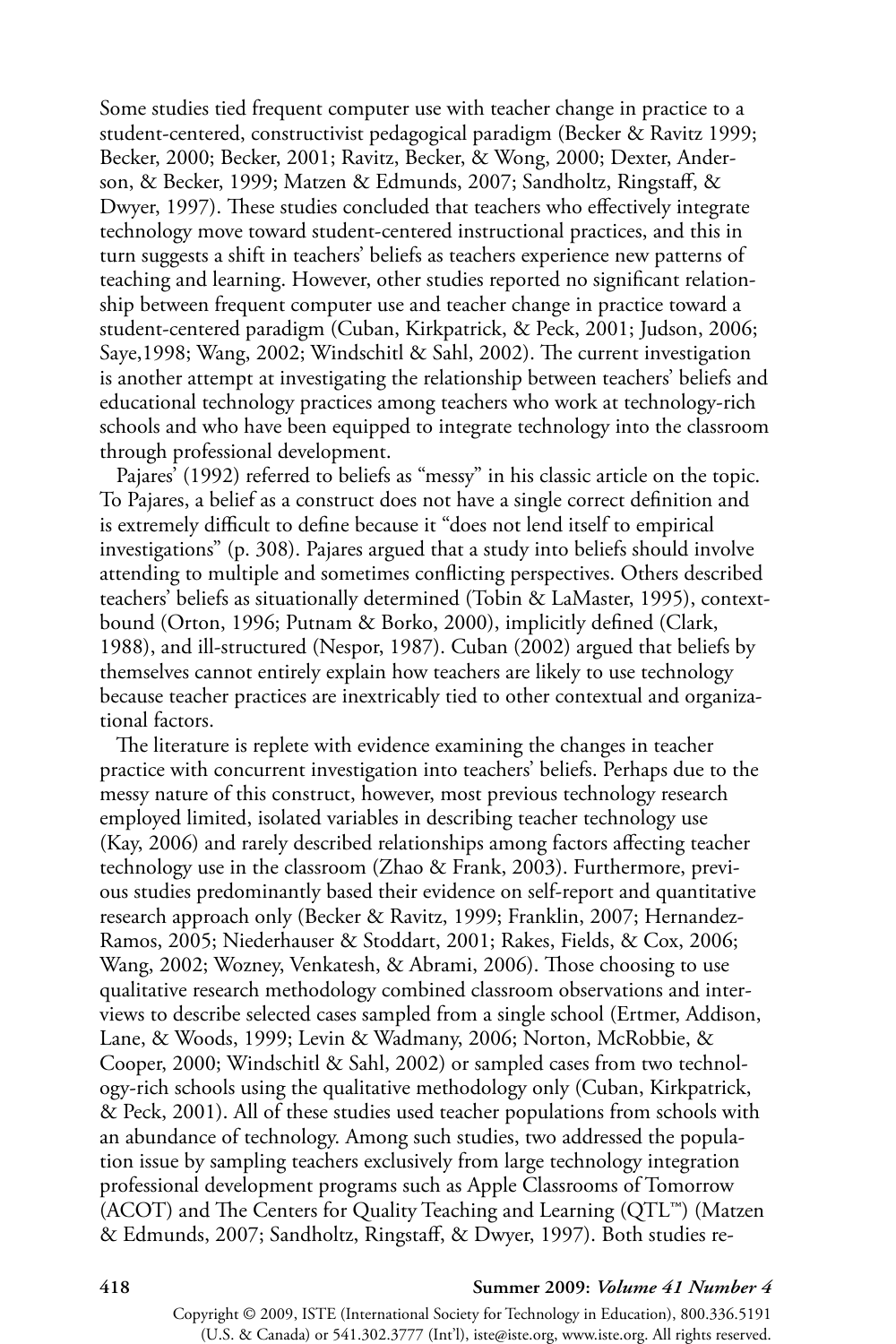ported a positive relationship between increased use of technology and changes in teachers' pedagogy toward student-centered practice.

This study was prompted by the ongoing contradictions in findings and respects the complexities involved in researching the messy nature of teachers' beliefs. It was intended to bridge the gap in the literature regarding the relationship between teachers' beliefs and their instructional technology practices. A key distinction in this study is the use of a mixed-methods research approach addressing multiple variables ( $n = 10$ ) and employing two embedded sampling strategies (stratified and maximum-variation) to describe (a) teachers' instructional technology practices in terms of teacher use and student use and (b) how this use related to teachers' beliefs. Ultimately, we wanted to answer this main question: Do teachers who frequently integrate technologies and work at technology-rich schools change their beliefs and consequently their instructional technology practices toward a student-centered paradigm?

### **METHOD**

The study design called for equal integration of both quantitative and qualitative methods, using multiple variables and sampling techniques in selecting technology-using teachers who were trained via multiple models of longitudinal professional development programs. The explanatory mixed methods design  $\text{(QUAN} \rightarrow \text{QUAL})$  was followed by collecting quantitative and qualitative data sequentially across two phases (Creswell, 2002; Teddlie & Tashakkori, 2006). This mixed methods design was employed based on the empirical evidence in previous research on the relationship between teachers' educational beliefs and their instructional technology practices: Teacher's beliefs as a messy, ill-structured construct neither easily lends itself to empirical investigation nor entirely explains by itself how teachers are likely to use technology. This combination of mixed methods, sampling strategies, and multiple variables was chosen to minimize errors that may arise from a single technique, and maximize the meaning from results of data interpretation (Patton, 2002; Tashakkori & Teddlie, 2003).

Our study was designed to answer the following two research questions in the QUAN phase:

- 1. How do teachers' beliefs relate to their instructional technology practices?
- 2. How do factors other than beliefs relate to teachers' instructional technology practices?

Guided by these answers, we ultimately wanted to answer this question, which integrated the results of both methods, in the QUAL phase: Do teachers who work in technology schools and who are equipped to integrate technologies change their beliefs and consequently technology practices toward a student-centered paradigm?

### **Sampling**

The population of interest consisted solely of technology-using teachers in technology-rich schools. Therefore, the sampling criteria considered only those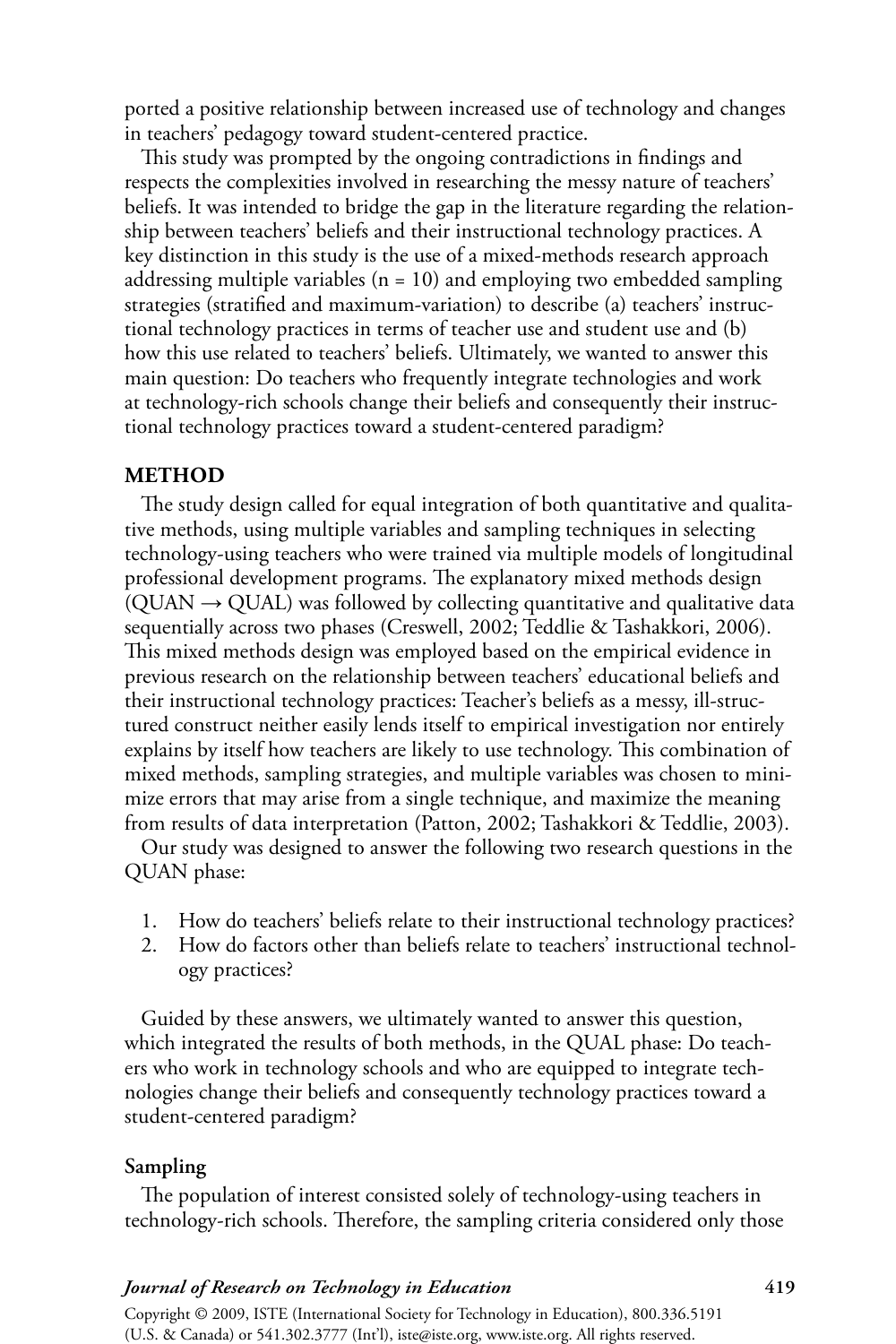schools and teacher types to ensure barriers to technology were minimal in terms of availability, support, and teacher comfort and confidence with using technology. The question of school type was addressed by selecting participants only from the 28 Benedum Collaborative Professional Development Schools in the northern part of West Virginia, were the schools sampled for the study. Teachers were sampled only from the Benedum Collaborative Professional Development Schools (PDS), as these schools had committed to school reform, professional development, and integrating instructional technologies and had adequate technical infrastructure and equipment.

The sample for the QUAN strand was determined using probability sampling from within a randomly selected strata of those teachers in the 28 professional development schools that had completed one of the three reform-oriented teacher professional development programs. The subsequent QUAL strand used the maximum variation sampling strategy (Patton, 2002; Teddlie & Yu, 2007) to purposely select two pairs of cases with extreme or maximal differences in teachers' beliefs. This resulted in the selection of two teacher pairs from opposite ends of the sample population distribution as representative of teachers with diverse educational beliefs.

### **Participants**

Only those PK–12 teachers that met the selection criteria described above were included in the sample, regardless of the number of years of teaching experience, subject-matter expertise, or other demographic variables (gender, age, and ethnic background). Of the 138 teachers who received the surveys, a total of 113 responded with usable returns. The population of participating teachers included nine males and 104 females, with teaching experience ranging between 2 and 39 years, with a mean of 22.13 years. Sixty percent of the participants were teaching grades PK–6, and 40% were teaching grades 7–12. The number of years that teachers reported to have been using computers in the classroom for instruction ranged from 2 to 20 years, with an average of 9.48 years.

### **Data Sources**

*Quantitative phase.* We collected quantitative data for the study using two surveys. We used the Inventory of Philosophies of Education (Sadker & Sadker, 2003) instrument to measure two of the seven predictors used in the study: teachers' student-centered and teacher-centered beliefs. The Inventory of Philosophies of Education (Sadker & Sadker, 2003) is a self-reporting survey that measures a continuum of five educational philosophies: essentialism, perennialism, progressivism, social reconstructionism, and existentialism. This survey is composed of 28 statements using a 5-point Likert scale with response options ranging from "disagree strongly" to "agree strongly." The survey has content validity for preservice teachers (Sadker, 2004).

We employed the Perceptions of Computers and Technology (Hogarty, Lang, & Kromrey, 2003) instrument to determine teachers' self-reported use of technology in the classroom. The names of variables and number of items are as follows: attitudes toward technology use (20 items); teacher confidence and

Copyright © 2009, ISTE (International Society for Technology in Education), 800.336.5191 (U.S. & Canada) or 541.302.3777 (Int'l), iste@iste.org, www.iste.org. All rights reserved.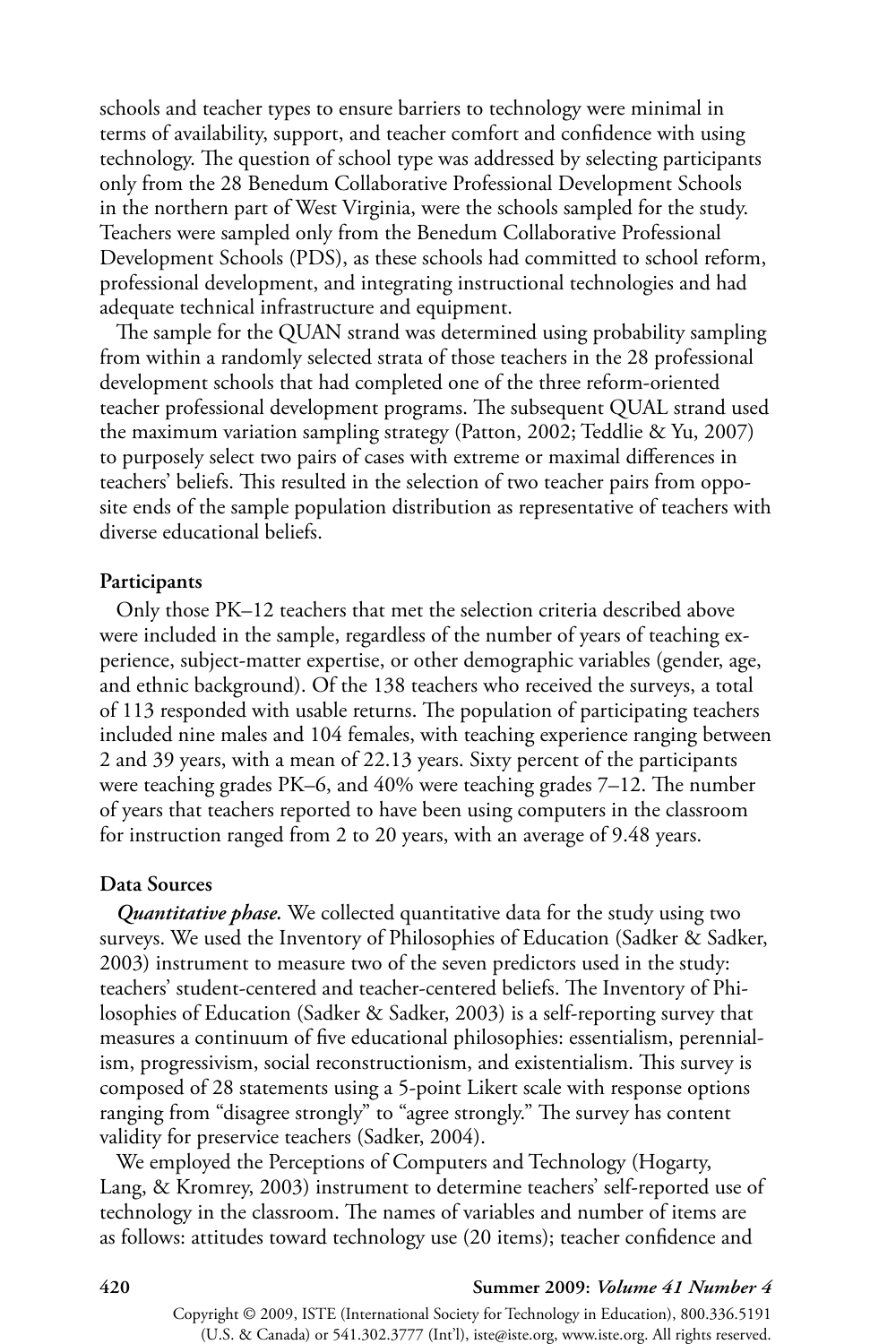comfort (9 items); technical support (5 items); general school support (7 items); ratio of computers to students (1 item); teacher software use (14 items); student software use (14 items); and instructional strategies (12 items). Hogarty, Lang, and Kromrey (2003) reported that the Cronbach alpha internal-consistency reliabilities ranged between .79 and .91.

*Qualitative phase.* Multiple case study design called for hermeneutic inquiry (Patton, 2002) to conduct, analyze, and interpret the meaning related to teachers' instructional technology practices within the contextual conditions under which this practice takes place. The case-study research design integrated the findings from the QUAN phase both in the selection of the cases and in the interpretation of data. We used the maximum variation sampling strategy to purposefully select two pairs of cases with extreme or maximal differences in teachers' beliefs based on teacher self-report to the Inventory of Philosophies of Education. Upon identifying the cases, teachers were contacted in person to invite them to participate in the study and to further request the following sources of data: (a) a classroom observation, (b) an interview, (c) a lesson plan, and (d) their written reflections to four open-ended questions about their educational beliefs and practices. All four voluntarily agreed to participate in the study without incentives. We scheduled the classroom observations on the same day as the interview. We also asked the subjects to provide the researcher with their written responses to the reflection questions and a lesson plan with their typical use of technology on the same day as the interview. Each interview lasted 60–90 minutes and took place in the teachers' classrooms. We designed the interview questions to capture teacher beliefs, experiences, opinions, and values about education and technology use in the classroom. We used the teachers' reflections and lesson plans during the interview to prompt teachers to provide further explanations of their beliefs and evidence of their practice. The collection of multiple sources of qualitative data provided substantial description of why teachers do what they do in the classroom in terms of technology integration within contexts where both internal and external barriers were minimal.

### **Data Analysis**

The quantitative phase used analyses of multiple regressions and correlations. To answer the two research questions posed in the QUAN phase, we used a total of seven predictor and three criterion variables. The seven predictors used for the analysis were (a) student-centered beliefs, (b) teacher-centered beliefs, (c) attitudes about technology, (d) teacher confidence and comfort with technology, (e) technical support, (f) general school support, and (g) ratio of computers to students in the classroom. The first three of these predictors referred to teachers' beliefs and were used in research question 1. The remaining four referred to factors other than teachers' beliefs and were used in research question 2. We used the same three criterion variables to describe teachers' technology practices for both of the research questions. These are (a) teacher software use, (b) student software use, and (c) instructional strategies.

The qualitative-phase analysis focused on finding out if those teachers who were expected to be frequent technology users as a result of their technology

### *Journal of Research on Technology in Education* **421**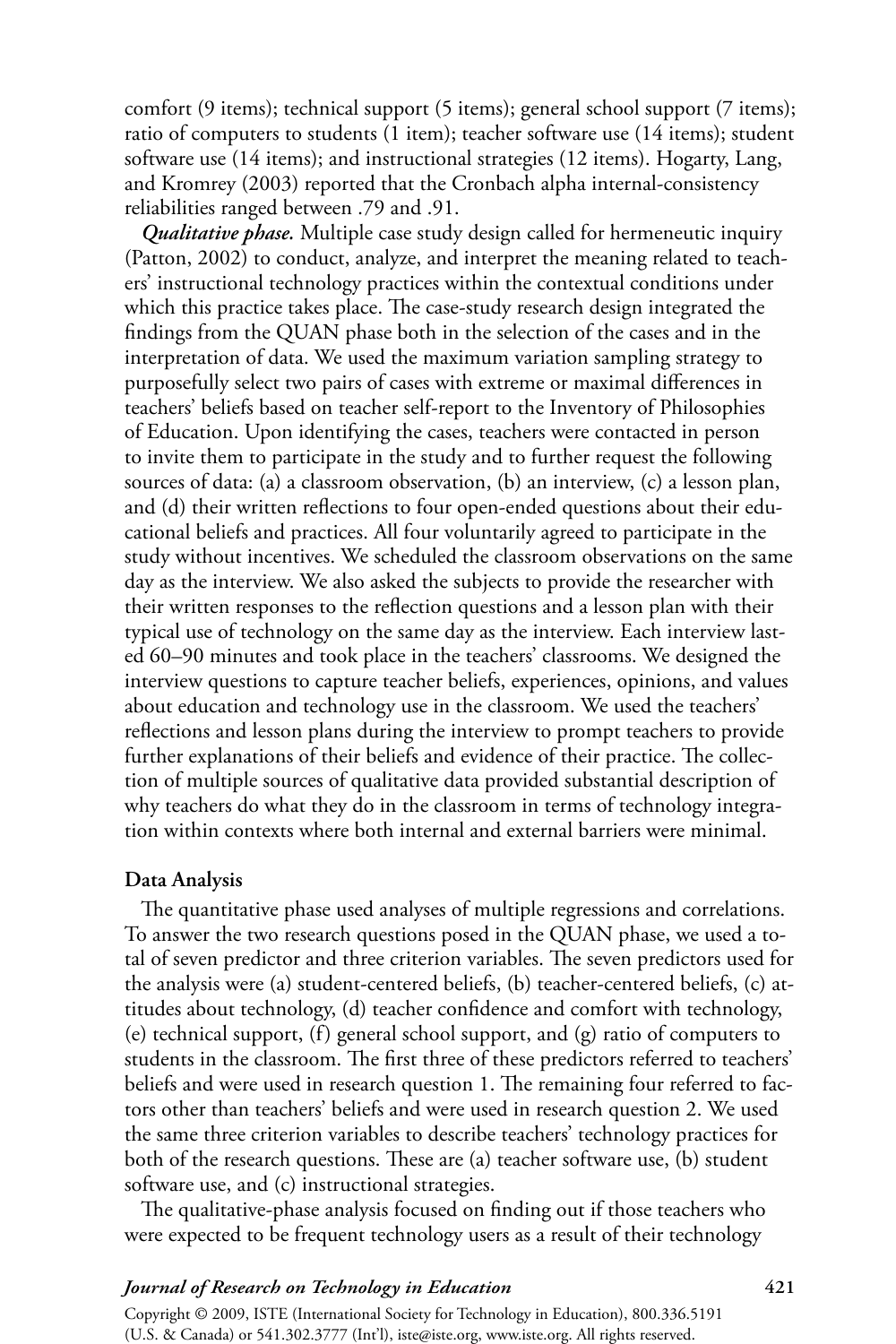training and technology availability at their schools changed their beliefs and consequently their instructional technology practices toward a student-centered paradigm. To be able to answer this question, we sequentially integrated both methods and triangulated all data sources around the variables that were used in the QUAN phase. We excluded the variable of ratio of computers to students and used the remaining nine from the quantitative phase as units of analysis to analyze the qualitative data. These nine units captured the recurring themes throughout and across all qualitative sources of data (Maykut & Morehouse, 1994; Merriam, 1998).

We analyzed the interview transcripts by reading, color coding, and merging lines from transcriptions according to the data units revealed in each case. The units were constantly compared through and across interview transcripts and other sources of qualitative data (teacher reflections, classroom observation notes, and a lesson plan) as well as against the self-report data. We then collapsed these nine units into the following six categories: (a) teacher beliefs about education, (b) teacher beliefs about curriculum, (c) teacher and student technology use, (d) teacher attitudes toward technology, (e) support for technology integration, and (f) impact of technology integration on their practice. We described each of the four cases using these six categories to better portray similarities and differences between and among teachers with student and teacher-centered beliefs.

### **QUANTITATIVE RESULTS**

This section will report the findings of the quantitative design by answering how beliefs and nonbelief factors are related to teachers' instructional technology practices.

### **Question 1: How Do Teachers' Beliefs Relate to Their Instructional Technology Practices?**

We conducted multiple regression and correlational analyses to investigate the extent to which beliefs predicted teacher and student technology use and the instructional strategies teachers used when integrating technology. Multiple regression analyses were conducted by regressing the three beliefs predictors (student-centered beliefs, teacher-centered beliefs, and attitudes) on each of the three criterion variables (teacher software use, student software use, and instructional strategies). Second, we conducted a separate correlation analysis to describe how teachers' beliefs were related to the specific items of the three criteria. Though nonsignificant t-test values were obtained for student-centered beliefs and teacher-centered beliefs on the regression analyses, significant *t* values were revealed in the regression analysis of attitudes on all three criterion variables: Teacher software use (*t* = 4.96, *p* < .01), student software use (*t* = 2.96,  $p < .01$ ), and the selection of instructional strategies ( $t = 3.61$ ,  $p < .01$ ). The model accounted for 21% of the variance in teacher software use  $(R^2 = .21)$ , 14% of the variance in student software use  $(R^2 = .14)$ , and 12% of the variance in instructional strategies ( $R^2$  = .119). Itemized correlational analysis findings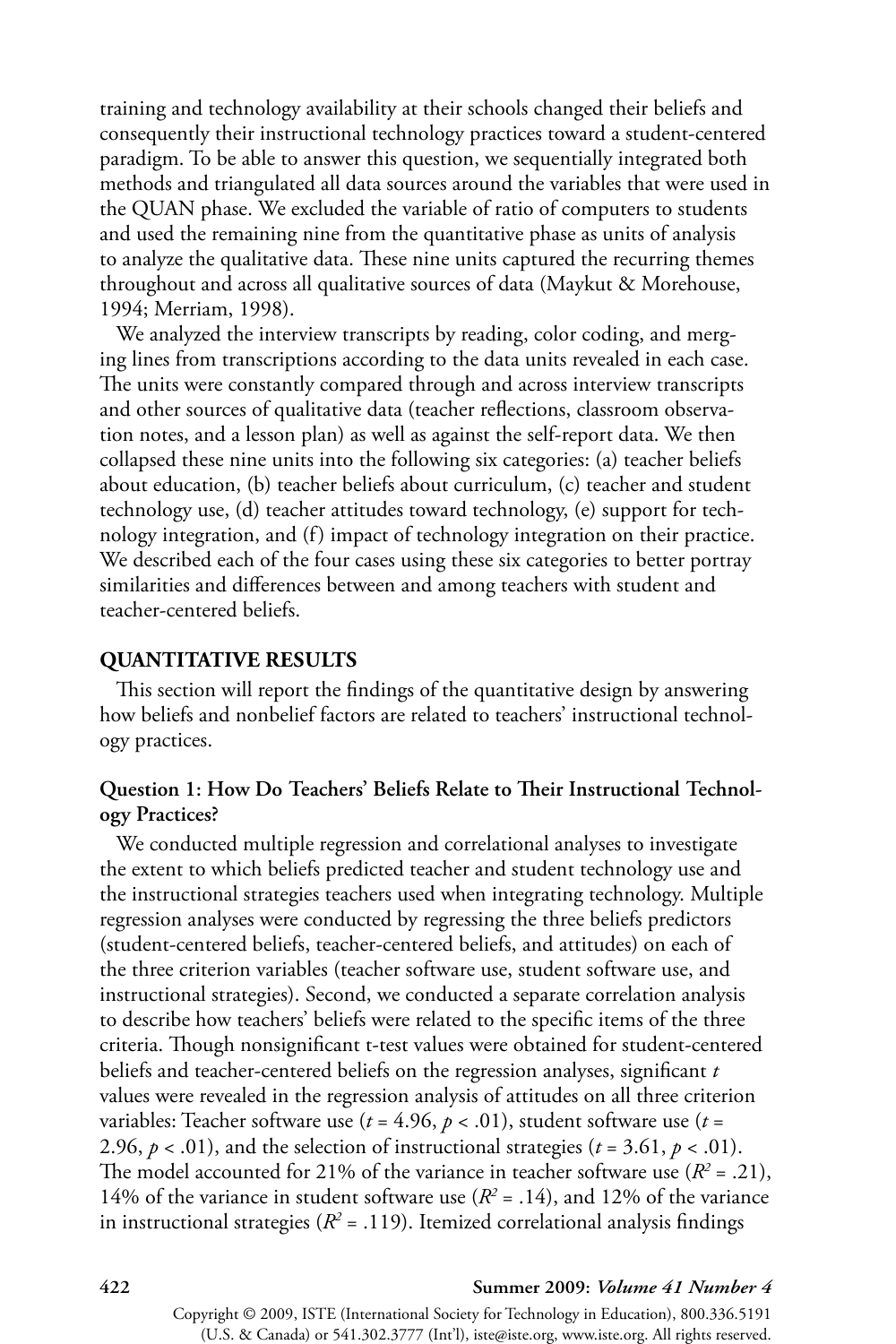point to teacher attitudes toward technology as the most important belief factor for their instructional technology decisions in the classroom.

### **Question 2: How Do Factors Other than Beliefs Relate to Teachers' Instructional Technology Practices?**

We conducted multiple regression and correlational analyses to describe how factors other than beliefs related to teachers' instructional technology decisions for teacher and student technology use and instructional strategies teachers used when integrating technology. We conducted multiple regression analyses by regressing the four predictors (teacher confidence and comfort, technical support, general school support, and ratio of computers to students) on each of the three criterion variables (teacher software use, student software use, and instructional strategies). We obtained nonsignificant *t*-test values for three of the four predictors in the analysis (technical support, general school support, and ratio of computers to students). The *t* value for comfort and confidence was *t* = 2.25, *p* < .05, significant for only teacher software use. The model accounted for 12% of the variance in teacher software use  $(R^2 = .12)$ , 10% of the variance in student software use  $(R^2 = .10)$  and 21% of the variance of instructional strategies ( $R^2$  = .205). Itemized correlational analyses indicate that technical and general school support increased the likelihood of certain types of software use such as Web publishing by teachers. On the other hand, teachers' decisions for student software use and teacher selection of instructional strategies were directly correlated with the ratio of computers to students in the classroom to a greater extent than the general school and technical support.

Tables 1, 2, and 3 display the correlations between the three criterion variables and the seven predictor variables: teacher software use (Table 1, page 424), student software use (Table 2, page 426), and instructional technology use (Table 3, page 428). Each table provides a separate display of how items on a criterion variable related to each of the seven predictors.

### **QUALITATIVE RESULTS**

Case study analysis documents how the two pairs of teachers with similar and contrasting beliefs used technology in the classroom to portray the relationship between teachers' beliefs and their instructional technology practices. Here we describe each case individually first before making comparisons and contrasts among them and between the pairs. Table 4 (page 430) provides a summary of the characteristics of the four cases.

### **Case 1: Kate**

Kate was an experienced teacher with 39 years of teaching experience. She was teaching grade 1 at a midsized rural elementary school. A student teacher was helping Kate when the researcher walked in to observe her class. She was sitting at her desk checking student work while the student teacher conducted a whole-class activity on writing. Students were copying sentences from their books onto their worksheets. Once students finished their work, they walked to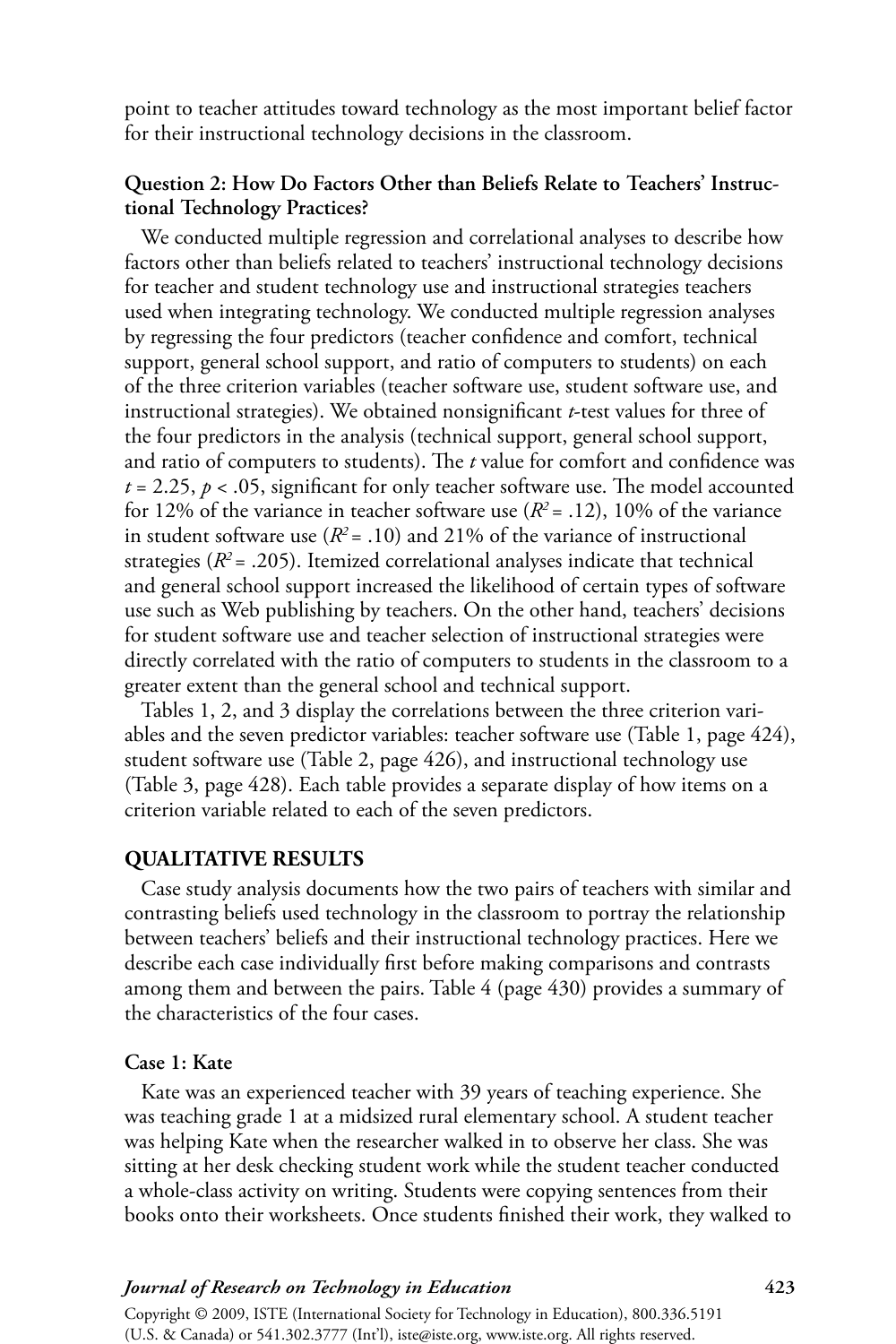| Ï |
|---|
|   |
|   |
|   |
|   |
|   |
|   |
|   |
|   |
|   |
|   |
|   |
|   |

| ļ<br>$\frac{1}{2}$         |
|----------------------------|
| į                          |
|                            |
|                            |
| l                          |
|                            |
| .<br>                      |
| ļ                          |
|                            |
| İ                          |
| ا<br>د<br>.<br>י<br>ו<br>ו |
|                            |
|                            |
| l                          |
|                            |
|                            |

| Teacher Software Use            | Correlations with Predictor Variables |                  |             |                  |                          |                          |                  |
|---------------------------------|---------------------------------------|------------------|-------------|------------------|--------------------------|--------------------------|------------------|
|                                 | Student-Centered<br>J                 | Teacher-Centered | Attitudes   | Confidence       | <b>Technical Support</b> | General School           | Ratio of         |
|                                 | <b>Beliefs</b>                        | <b>Beliefs</b>   |             | and Comfort      |                          | Support                  | Computers        |
| Word                            | <b>90.</b>                            | $21*$            | $.31**$     | .13              | $\ddot{5}$               | $21*$                    | $\overline{14}$  |
| Processor                       |                                       |                  |             |                  |                          |                          |                  |
| Spreadsheets                    | $\ddot{c}$                            | .13              | $32**$      | $\overline{17}$  | eo.                      | $-10$                    | $.21*$           |
| Databases                       | 08                                    | $\frac{14}{5}$   | $.33***$    | .15              | .03                      | $-0.5$                   | $.22*$           |
| Desktop Publishing              | .13                                   | $20*$            | $.23*$      | .14              | $\overline{10}$          | $\ddot{\circ}$           | $\overline{0}$ . |
| Presentation Software           | <b>eo-</b>                            | .19              | $43**$      | $47**$           | $\overline{.}19$         | $\widetilde{\mathrm{O}}$ | $\overline{.}19$ |
| Web Publishing                  | $-0.3$                                | .04              | $40**$      | $35**$           | $.22*$                   | $.25*$                   | $.24*$           |
| Graphics Programs               | .12                                   | $\overline{0}$   | $25*$       | $.24*$           | $\overline{0}$           | $\frac{6}{3}$            | $\sim$           |
| Drill and Practice              | $-0.6$                                | $\mathcal{L}0$ - | 00          | 03               | $\widetilde{\mathrm{O}}$ | $-0.4$                   | 02               |
| Games                           | 06                                    | $-0.5$           | $\Xi$       | 04               | .03                      | $\overline{10}$          | $-0.6$           |
| Simulations                     | $\overline{0}$ .                      | $\sim$           | $\Xi$       | $\overline{.}19$ | 5.                       | $-12$                    | 08               |
| Tutorials                       | $-0.2$                                | $\widetilde{6}$  | $\ddot{15}$ | .16              | $\ddot{\circ}$           | $\overline{0}$           | $\frac{6}{1}$    |
| <b>STI</b>                      | $-0.8$                                | $-1.9$           | $20*$       | $20*$            | $\overline{c}$           | $22*$                    | $\overline{0}$   |
| Web Browsers                    | $\overline{0}$                        | .13              | $.38**$     | $23*$            | $-0.3$                   | $\overline{0}$           | $\overline{16}$  |
| Authoring Tools<br>Programming/ | 60                                    | $-0.7$           | $20*$       | $\overline{0}$ . | Ę                        | $\ddot{.}$               | .13              |
| * Correlation is significant at | the 0.05 level (2-tailed).            |                  |             |                  |                          |                          |                  |

## **424 Summer 2009:** *Volume 41 Number 4*

*\*\* Correlation is significant at the 0.01 level (2-tailed).*

\*\* Correlation is significant at the 0.01 level (2-tailed).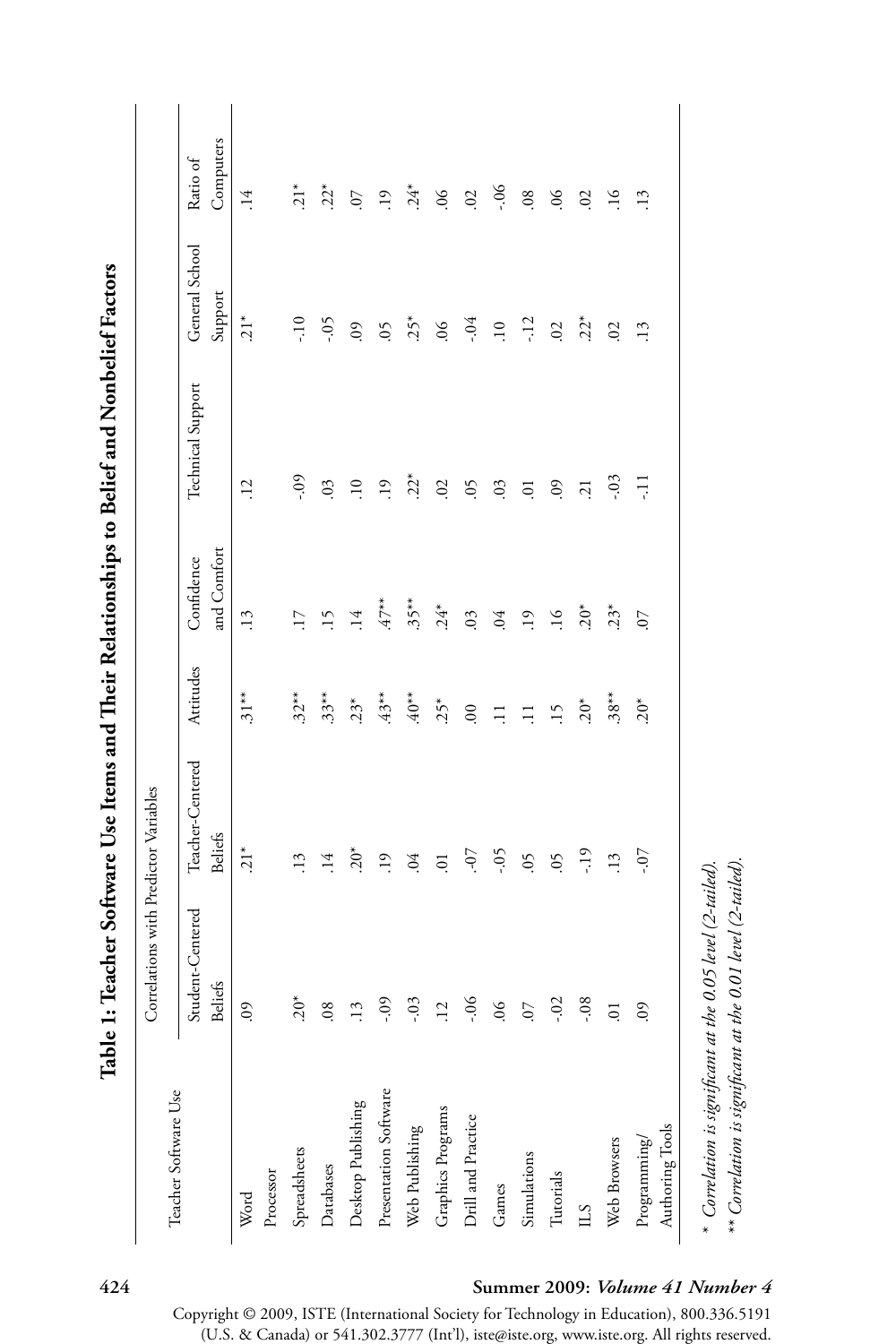Kate's desk to have her approve their worksheets. She sent three students who finished early over to the computer stations. During the rest of the hour, students continued to practice writing independently while a few students worked on the computer stations independently.

*Beliefs and technology practices.* Kate's self-report philosophy scores identified her as having teacher-centered beliefs. Kate described herself as a "leader, facilitator, guide" and defined curriculum as a set of essential skills children needed to master to be successful. Kate explained that the essential skills were outlined in the content-specific objectives by the state, and she followed this curriculum guideline teaching for mastery. To Kate, tests were the means for determining student mastery.

Kate's self-report indicated that she used computers for individual instruction, independent leaning, and student-centered instruction and as a reward. Contrary to the variety of different types of computer use in the self-report, Kate provided examples for only two types of use in the interview: drill-and-practice and as a reward. Kate had her students use an integrated learning system (ILS) called Compass because this system complied with the state standards and helped her teach and reteach basic skills as dictated in the content standards. The ILS was a "fun reinforcement" for children because they enjoyed its gamelike activities and was an "extra pair of hands" for her because she could have some students work independently while she was doing something else with the rest of the class. In summary, Kate had students use the ILS technology exclusively because it "did not disturb" the regular classroom activities and reinforced skills for mastery through independent, student-centered instruction.

Kate was extremely comfortable with technology. She had rated herself having the highest level for comfort and confidence with technology. Kate's attitudes toward technology were also highly positive. She was the chair of the technology committee and responsible for anything to do with technology at this school. She trained other teachers how to use new educational software as well as how to search and evaluate educational Web sites. She provided technical support such as setting up e-mail accounts, installing software on machines, and helping teachers manage electronic resources.

*Support and barriers.* Kate made references to her progressive principal, the support from the county, and in-house professional development sessions where she taught technology to other teachers at this school. Access to technology at school was abundant. The computer lab was equipped with 30 new machines, and she had four computers, a color printer, and a scanner in her room. The technology committee had a budget of \$7,000 and voted to spend the money on renewing licenses and buying new software. She said they never fell behind; they had four digital cameras, a big-screen TV, and several LCD projectors. All equipment was available to check out from the library. All teachers were expected to use technology because technology had become a content standard and a criterion for teacher evaluation at the school.

*Impact of technology*. Kate expressed that technology had an impact on her instruction, collegial relationships, and on professional status. Referring to the only technology she had her students use (the ILS), she believed technology created independent learners and allowed her to individualize instruction.

### *Journal of Research on Technology in Education* **425**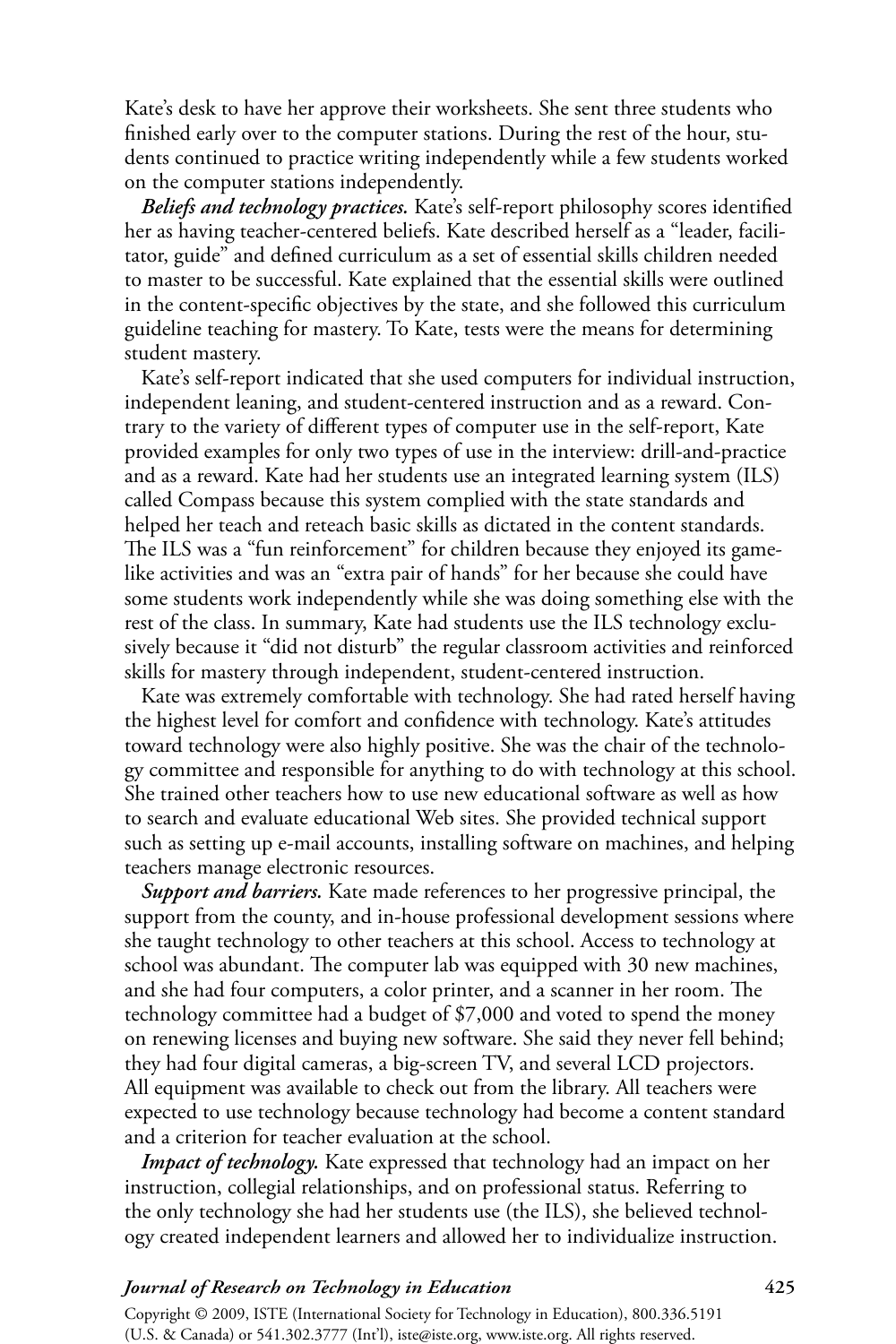Correlations with Predictor Variables Correlations with Predictor Variables

| Student Software Use        | Student-Centered<br><b>Beliefs</b> | Teacher-Centered<br><b>Beliefs</b> | Attitudes        | and Comfort<br>Confidence | Technical<br>Support | General School<br>Support | Computers<br>Ratio of |
|-----------------------------|------------------------------------|------------------------------------|------------------|---------------------------|----------------------|---------------------------|-----------------------|
| Word Processor              | 15                                 | $19*$                              | $.33**$          | .19                       | 65                   | $\frac{15}{2}$            | $.29**$               |
| Spreadsheets                | $.22*$                             | .18                                | $.28**$          | $\frac{6}{1}$             | $\overline{0}$       | $-0.8$                    | $.25*$                |
| Databases                   | $\Xi$                              | $.24*$                             | $\overline{17}$  | -.05                      | $-0.2$               | $-13$                     | $19*$                 |
| Desktop Publishing          | $\frac{6}{1}$                      | $23*$                              | $.25**$          | .14                       | 04                   | 02                        | <b>09</b>             |
| Presentation Software       | $\frac{6}{1}$                      | $.24*$                             | $.29**$          | $.30**$                   | $.28***$             | .18                       | $24*$                 |
| Web Publishing              | -14                                | $.20*$                             | $.29**$          | $21*$                     | $\frac{90}{2}$       | $\sim$                    | $\frac{1}{2}$         |
| Graphics Programs           | ٦Ś.                                | $\overline{15}$                    | $.24*$           | .13                       | $-0.3$               | $\frac{6}{5}$             | $.20*$                |
| Drill and Practice          | ៊ុ                                 | 02                                 | $\overline{0}$ . | $\overline{0}$            | $\overline{0}$ .     | $\ddot{\circ}$            | 03                    |
| Games                       | .05                                | $-0.5$                             | ΓĢ.              | $-0.0$                    | $\overline{10}$      | $\dot{14}$                | <b>.09</b>            |
| Simulations                 | -14                                | $\overline{14}$                    | 5.               | $.23*$                    | $\overline{c}$ .     | $\frac{6}{3}$             | $-0$                  |
| Tutorials                   | 14                                 | .13                                | .18              | $\ddot{1}9^*$             | $\overline{0}$       | Ŕ.                        | $-0$                  |
| ПS                          | $\approx$                          | $-0.8$                             | Ξ.               | $\frac{5}{16}$            | $.30**$              | $.24*$                    | $-12$                 |
| Web Browsers                | 90.                                | $\ddot{15}$                        | $.28***$         | $25*$                     | $-0.2$               | $\Xi$                     | $.22*$                |
| Programming/Authoring Tools | 14                                 | .13                                | .18              | .13                       | $\overline{C}$       | 15                        | $\overline{14}$       |

# Table 2: Student Software Use Items and Their Relationships to Belief and Nonbelief Factors **Table 2: Student Software Use Items and Their Relationships to Belief and Nonbelief Factors**

### **426 Summer 2009:** *Volume 41 Number 4*

*\* Correlation is significant at the 0.05 level (2-tailed). \*\* Correlation is significant at the 0.01 level (2-tailed).*

\* Correlation is significant at the 0.05 level (2-tailed). \*\* Correlation is significant at the 0.01 level (2-tailed).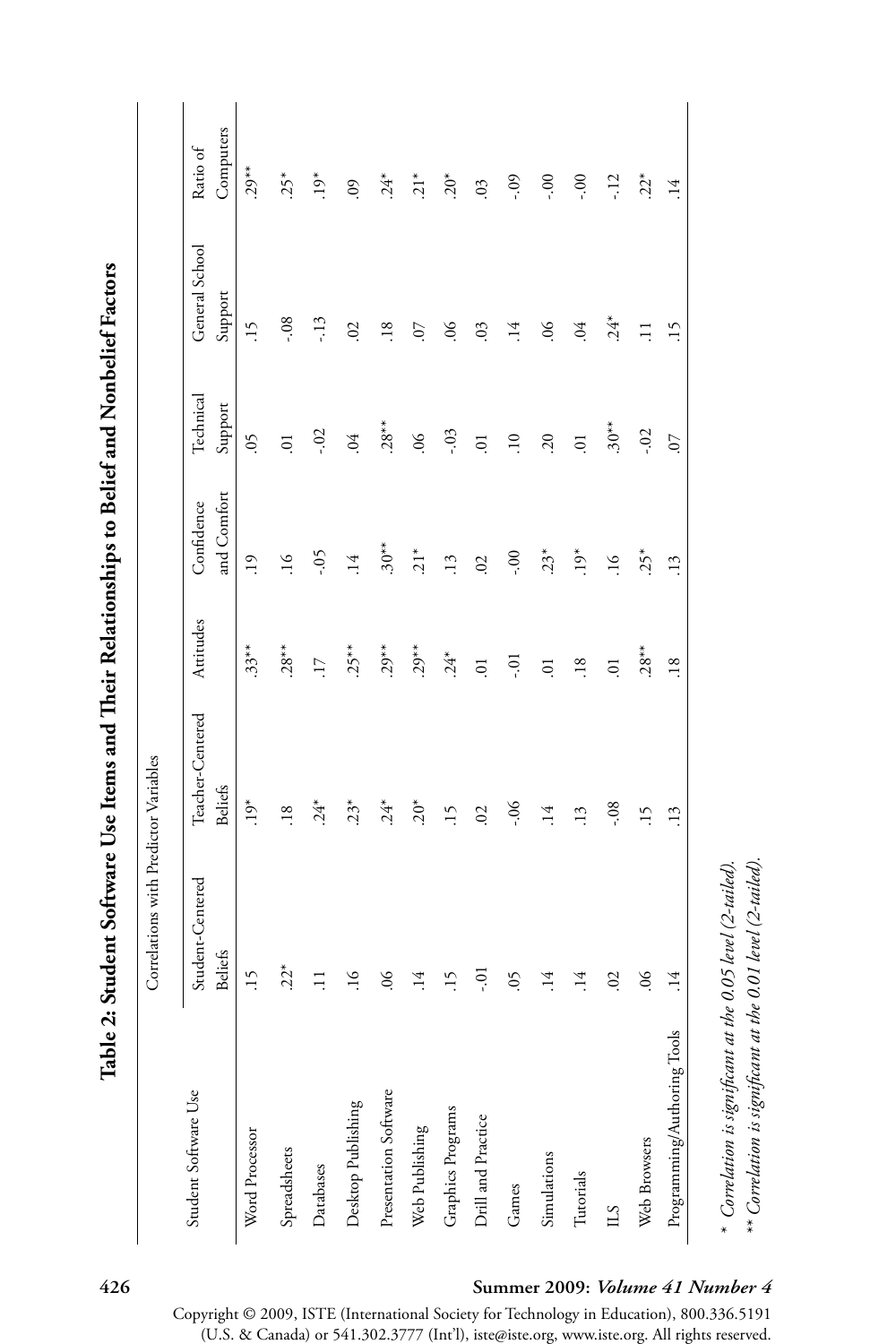When she was prompted to comment on whether she observed any changes in her instructional approaches, she pondered a few seconds. She first said "What changed? I will have to see…," then continued, "As a matter of fact, somebody is doing something different than someone else has made me be more flexible." Kate also noted that her assessment had changed because she now collected data not only via paper-and-pencil-based tests, but also via technology, the ILS.

Technology had an impact on her status and relationship among teachers at this school. Technology helped create a learning community. Before, they were locked in their classrooms, but now they collaborated with each other while working together in the technology-related professional development sessions.

*Summary.* Kate self-reported being a teacher with teacher-centered beliefs and used technology for drill-and-practice and mastery of subject matter. Despite her positive attitudes, high comfort and confidence, and availability of computer hardware and software, she had limited her students' technology use to one type of technology (ILS) because this technology supported her existing ways of teaching. As a technology leader at her site, she trained and supported other teachers in their use of computers and used a variety of computer technologies for professional productivity. However, frequency and availability of computer technologies, coupled with her high comfort and positive attitudes, did not transform her teaching. She made her technology decisions in line with her beliefs for students and selected only one type to support mastery of skills.

### **Case 2: Anne**

Anne was a grade 8 teacher for the gifted in a large town's middle school near a university. Anne had 9 years of teaching experience. On the day she was observed, six students walked into the classroom and sat next to each other around the round tables. Anne sat beside the students. She began the lesson by passing out a one-page double-sided handout. Today's lesson was on language arts. The lesson modeled how poets and students could give special emphasis to the certain parts of a poem by arranging lines and altering spacing. She had an example poem on one side of the handout illustrating the effect of emphasis. On the other side, she had instructions for practice. She had a student read a couple of lines from the poem, raised a few questions on the topic, and clarified ideas after student discussions. After an approximately 20-minute discussion, Anne invited students to go to the library to use the computer stations there. Each student practiced line arrangement by using a word processor program. Anne walked around the computer stations and helped students with their work until the end of the class hour.

*Beliefs and technology practices*. Anne's self-report identified her with studentcentered beliefs. She described her role "as a facilitator." Anne wanted her students to learn "how to learn" and see "how things work and reasons behind that." She gave students choices to have them make some decisions either right or wrong because she believed that was how they learned. She described herself more of an organizer than the leader of the class. She was not an expert in the class either. She was teaching gifted students and said, "We have kids who have expertise beyond us in some subjects."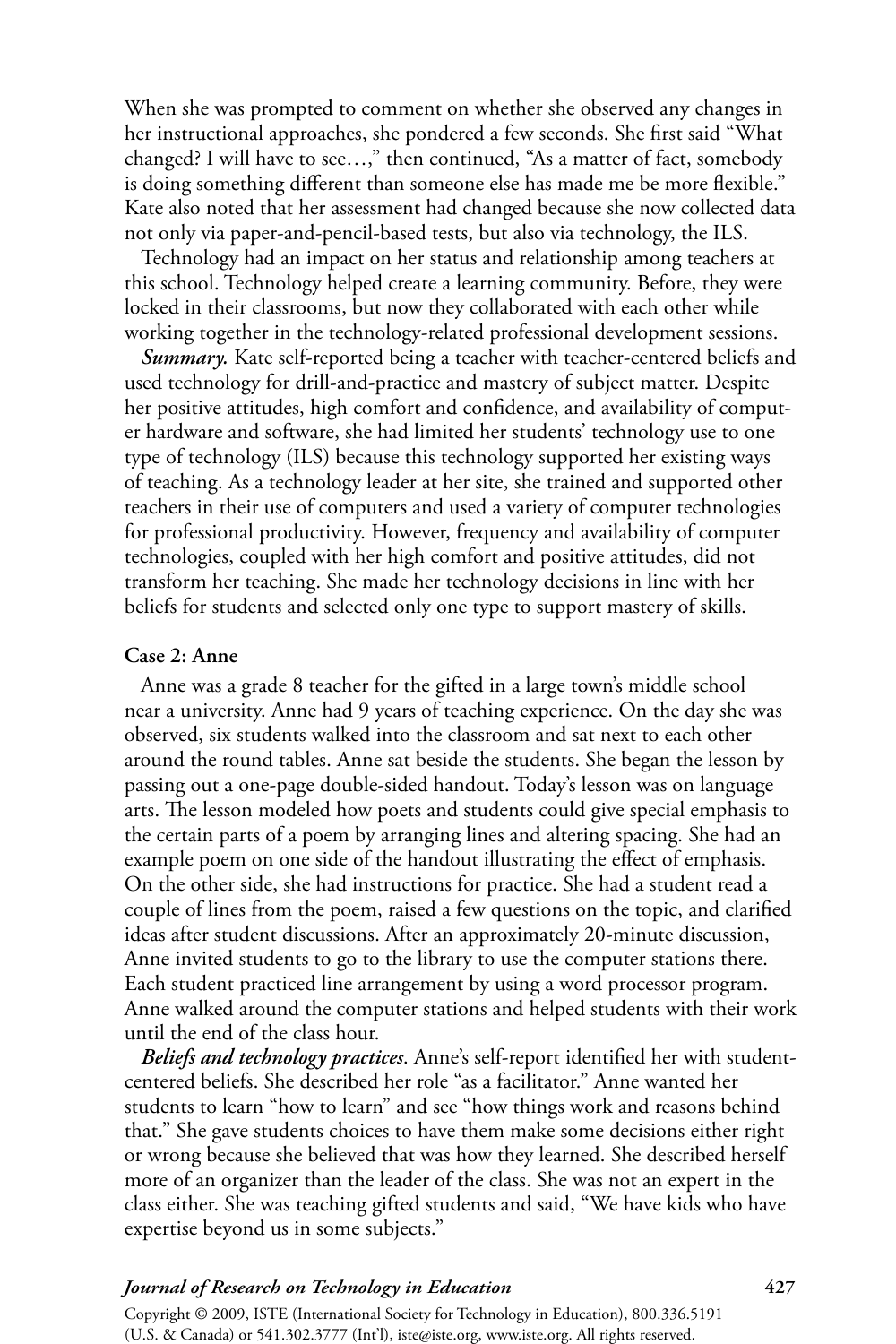|                                                                                                                            | Correlations with Predictor Variables |                                    |            |                           |                      |                           |                    |
|----------------------------------------------------------------------------------------------------------------------------|---------------------------------------|------------------------------------|------------|---------------------------|----------------------|---------------------------|--------------------|
| Instructional Strategy                                                                                                     |                                       |                                    |            |                           |                      |                           |                    |
|                                                                                                                            | Student-Centered<br><b>Beliefs</b>    | Teacher-Centered<br><b>Beliefs</b> | Attitudes  | Confidence and<br>Comfort | Technical<br>Support | General School<br>Support | Ratio of Computers |
| Small Group Instruction                                                                                                    | 04                                    | 00.                                | $24*$      | $\Xi$                     | $-0.5$               | $\overline{0}$ .          | $\overline{17}$    |
| Individual Instruction                                                                                                     | .08                                   | $-0.5$                             | $.22*$     | $\overline{0}$ .          | 20                   | .14                       | $.26***$           |
| Cooperative Groups                                                                                                         | $\frac{18}{1}$                        | Ř.                                 | $20*$      | $\overline{12}$           | $-0.2$               | .08                       | $\overline{10}$    |
| As a Reward                                                                                                                | $\overline{14}$                       | .15                                | $-0.3$     | $00 -$                    | 08                   | $\ddot{.}15$              | $-12$              |
| Independent Learning                                                                                                       | $-0.4$                                | $-0.7$                             | .18        | $21*$                     | 20                   | $\overline{21}^*$         | .12                |
| $\rm To\,Tutor$                                                                                                            | $-0.2$                                | 90.                                | $\Xi$      | $\cdot$ 13                | $\overline{12}$      | $22*$                     | $\Xi$              |
| Student-Centered                                                                                                           | $-0.2$                                | LO-                                | $.27**$    | $.30**$                   | $\overline{10}$      | $19*$                     | $.24**$            |
| Research Tool                                                                                                              | $\overline{0}$ .                      | $\overline{10}$                    | $.23*$     | .14                       | $-0.4$               | $\sim$                    | $.25**$            |
| Problem Solving Tool                                                                                                       | $20*$                                 | .14                                | $.34***$   | 16                        | $-12$                | $-0.2$                    | .44**              |
| Productivity Tool                                                                                                          | .04                                   | $\widetilde{5}0$ .                 | $\ddot{5}$ | $21*$                     | $-0.0$               | $-0.5$                    | $.20*$             |
| Presentation Tool                                                                                                          | $\overline{0}$                        | .08                                | .44**      | $.43**$                   | $\overline{00}$      | $\overline{0}$ .          | $.35**$            |
| Communication Tool                                                                                                         | 60                                    | $\zeta$                            | $20*$      | $\overline{17}$           | $21*$                | <b>SO</b>                 | $.27**$            |
| $*$ Correlation is significant at the 0.05 level (2-tailed).<br>** Correlation is significant at the 0.01 level (2-tailed) |                                       |                                    |            |                           |                      |                           |                    |

# Table 3: Instructional Strategy Items and Their Relationships to Belief and Nonbelief Factors **Table 3: Instructional Strategy Items and Their Relationships to Belief and Nonbelief Factors**

### **428 Summer 2009:** *Volume 41 Number 4*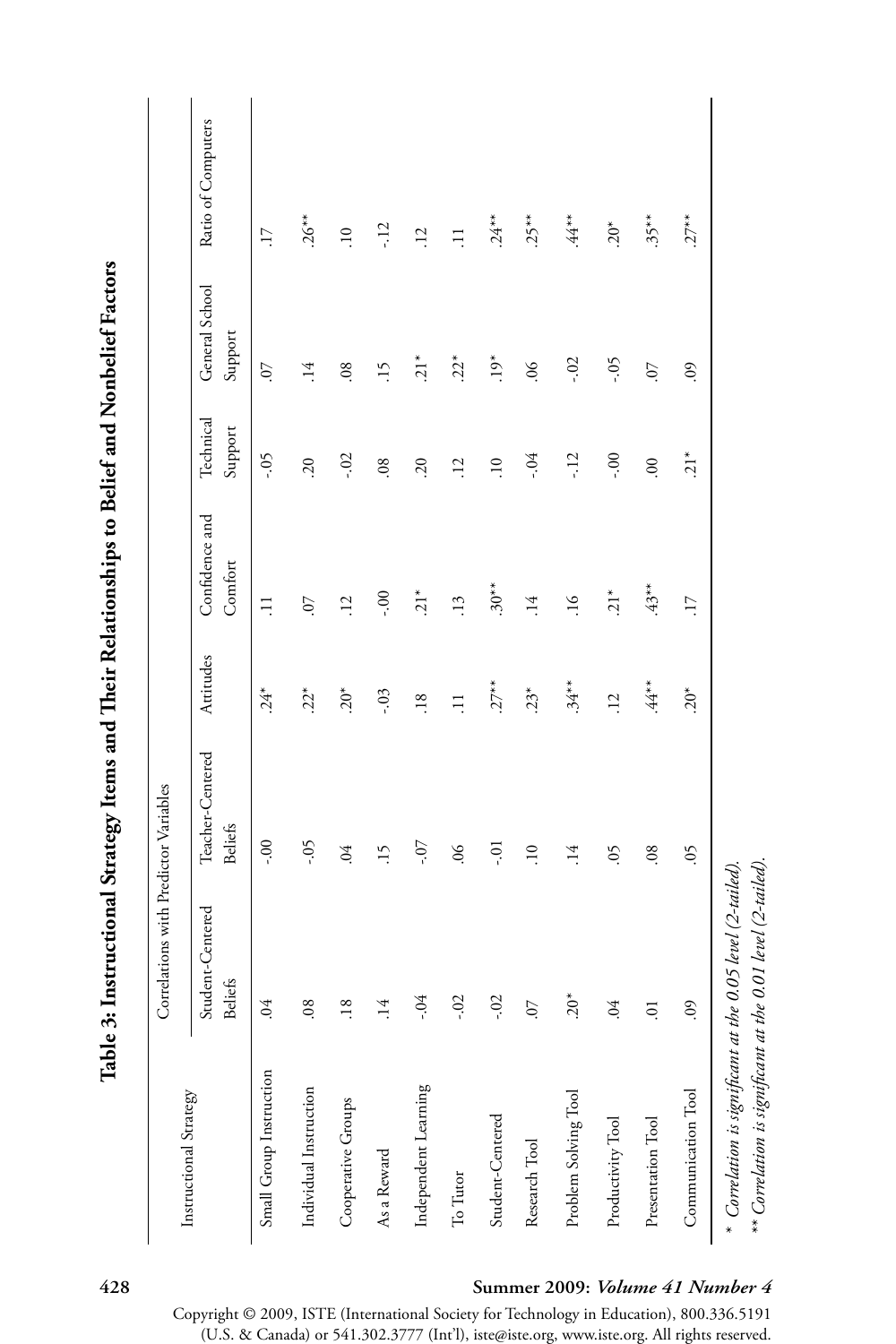Anne defined the gifted curriculum as individualized and student centered. She used phrases such as "process," "thinking skills," "having choices," and "multiple ways for looking at things" to describe the curriculum. She believed the role of the curriculum was to help students become lifelong learners, and her role in the curriculum was to teach "process" as opposed to focusing on the product or the content. Anne mainly used project-based learning as her teaching strategy and used student journals for assessing student performance. When prompted if she gave any tests, she said, "Just because you do not give a test, it does not mean you do not evaluate performance." She assessed student performance every day through student products such as journals.

Anne's decisions to use technology depended on her curricular goals. "I do not always use technology, but when I use it, I use it as a book. You use a particular book because it is the best way." In the survey, Anne had marked that she has used a variety of instructional strategies except two: using computers as a reward and to tutor. She expressed that technology was a regular part of curriculum and was incorporated in her day-to-day practice. Anne had her students use a variety of technologies but not integrated learning systems. She talked most enthusiastically about a Web-based courseware, Edline, as an example of her technology use in the classroom. Edline was used for storage, retrieval, and communication. Anne used this system to communicate with students and parents as well as to store and retrieve class materials.

Anne self-reported having high confidence and comfort with technology and positive attitudes toward technology. Anne had been a serious home computer user for some time. She bought her first computer in 1986 and learned how to work on it. She had built three computers: one with her sons and two with her students for classroom use. She, like other teachers at this school, used technology because she believed it would be unfair to not provide this service to the students in the  $21^{st}$  century.

*Support and barriers.* Time was a limitation for learning and using new technologies. Hardware in Anne's room was scarce. She had three very old computers and a scanner in her room. Anne contested that lack of hardware in her room was not a barrier because she was able to use the computers at the school library and in the computer lab. The school's technology leader, Jan, would arrange what they would call "Jan Tech" days. These tech days had begun as Jan showing them computer tricks but had become sessions for collaboration and information exchange.

*Impact of technology.* Technology had an impact on the way her students learned. She said, "My students are probably more independent because I construct my units more so they work more independently." She explained that project-based learning supported by technology enabled her to create independent learners who could "take care of their own learning." Technology also had an impact on her preparation and management. She said, "I remember doing a lot less than I do now," but she continued, "I cannot do the job I do now without computers." Technology had an impact on the expectations of how teachers at Anne's school were supposed to teach. All teachers were expected to use technology at this school.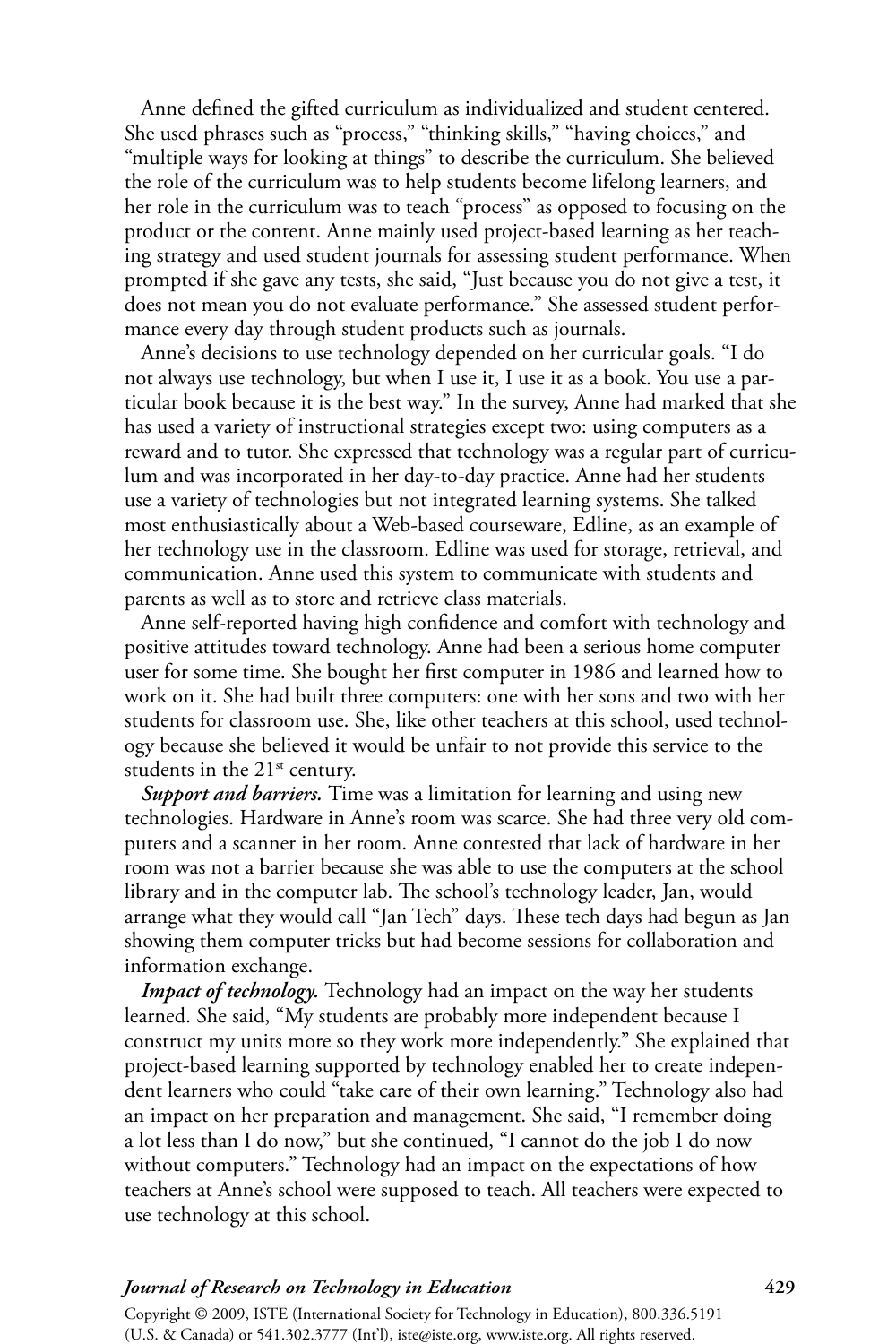| Variable                 | Kate                          | Anne                            | Sandy                                    | Tina                           |
|--------------------------|-------------------------------|---------------------------------|------------------------------------------|--------------------------------|
| Beliefs about            | Mastery of                    | Lifelong                        | Preparing                                | Creating a safe                |
| Education                | skills for<br>student success | learning                        | students for life<br>after school        | environment<br>to grow, learn, |
|                          |                               | Learning how to<br>learn        |                                          | and cooperate                  |
| Beliefs about            | Basic skills                  | Process skills                  | Teach basic life                         | Process skills                 |
| Curriculum               | for mastery                   | Thinking skills                 | skills that would<br>be helpful for life | Cooperative<br>learning        |
|                          |                               | Giving choices                  | after school                             |                                |
|                          |                               | and decision<br>making          |                                          | Critical<br>thinking skills    |
|                          |                               |                                 |                                          |                                |
| The Role of<br>a Teacher | A leader                      | A facilitator                   | Educator                                 | Nurturing                      |
|                          | Teacher of                    | An organizer                    | A model for                              | Raising the                    |
|                          | essential skills              | Not an expert                   | appropriate<br>behavior                  | self-esteem                    |
| Beliefs about            | A second                      | A learning tool                 | Privilege                                | A learning tool                |
| Technology               | teacher                       | used when                       |                                          | to help<br>students with       |
|                          | Fun                           | appropriate                     |                                          | their disabilities             |
|                          | reinforcement                 |                                 |                                          |                                |
| Instructional            | Drill and                     | Multiple                        | Drill and                                | Cooperative                    |
| Strategies               | practice                      | approaches<br>except using      | practice                                 | learning                       |
|                          | Reward                        | computer as a                   | Reward                                   |                                |
|                          | Independent<br>learning       | reward                          |                                          |                                |
| Attitudes                | Beyond average                | Beyond average                  | Below average                            | Average                        |
|                          |                               |                                 |                                          |                                |
| Student                  | Integrated                    | Web-based                       | Integrated                               | Developmental                  |
| Software<br>Use          | Learning<br>System            | communication                   | Learning System                          | software and                   |
|                          |                               | tools and other<br>applications |                                          | games                          |
| Impact of                | Independent                   | Self-directed                   | None                                     | Independent                    |
| Technology               | learners                      | learners                        |                                          | learners                       |
|                          | Professional<br>status        |                                 |                                          |                                |

## **Table 4: Summary of Characteristics of the Four Cases**

### **430 Summer 2009:** *Volume 41 Number 4*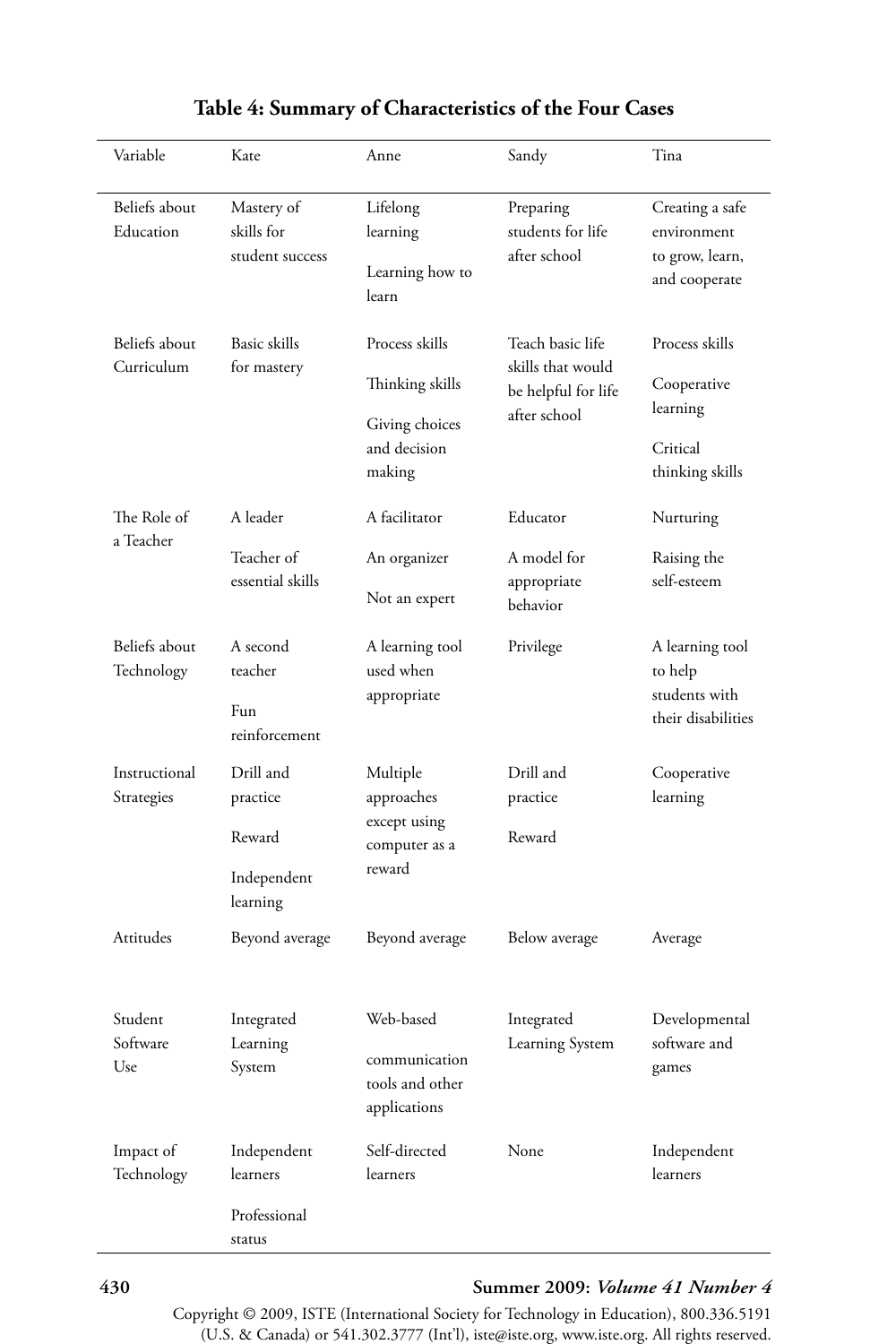*Summary.* Anne self-reported being a teacher with student-centered beliefs who used technology as a learning tool to support her project-based instruction. Despite the lack of computer hardware in her classroom, she was able to transform her face-to-face teaching into Web-based, interactive, student-centered instruction. Anne had her students use a variety of technologies based on her curricular goals, and she had often used technology for planning, communication, collaboration, storage, and retrieval. Anne made her technology decisions in support of her educational beliefs, which culminated in highly flexible, active student learning environments.

### **Case 3: Sandy**

Sandy was a young teacher with five years of teaching experience. She had been teaching special education for grades 9 through 12 for three years in a large high school. The lesson was on language arts on the day the researcher observed her class. She had about 10 students in her room. When the students came into the class, she advised them to pick up textbooks from a book shelf. As soon as the students were seated with their textbooks, she directed them to read examples of parts of speech written on the blackboard. She then instructed students to open to a specific page in their books and to complete an exercise. The book gave two choices for each sentence, and the students were to choose the correct form for a given sentence and write the entire sentence with the correct form onto a blank sheet of paper. As students worked independently, Sandy walked around the student desks and sat down beside students from time to time to help them with the exercise. She collected students' answers to this exercise at the end of the class meeting.

*Beliefs and technology practices.* Sandy had self-reported having teacher-centered beliefs. She stated that she believed that "all children need to be educated, but we need to educate them in areas that will be helpful and beneficial to them." Her main goals in the curriculum were "to prepare the students for life after high school…to make them help themselves." She wanted each of her students to complete high school, get a job, maintain a job, and be able to support themselves. She viewed curriculum as a "sore spot" because she saw a conflict between what the curriculum dictated her to teach and what she believed was important. She wished the curriculum included "life skills" such as how to budget, balance a check book, write a check with correct spelling and numbers, résumé writing, and interviewing skills. Instead, the special education curriculum required students to take advanced courses. She did not think her students with special needs were able to use these advanced courses in life, nor did she think the current curriculum gave her the flexibility to teach what she believed to be important. Although she believed tests were the best means to measure student understanding, she did not think standardized tests were appropriate for her student population. Referring to the worksheets as student products, Sandy believed measuring student performance through these types of student products was more appropriate for her student population.

Sandy mainly used Plato, an ILS for reinforcement and mastery. Sandy called Plato "a great program" because it was multifunctional, applicable to multiple

### *Journal of Research on Technology in Education* **431**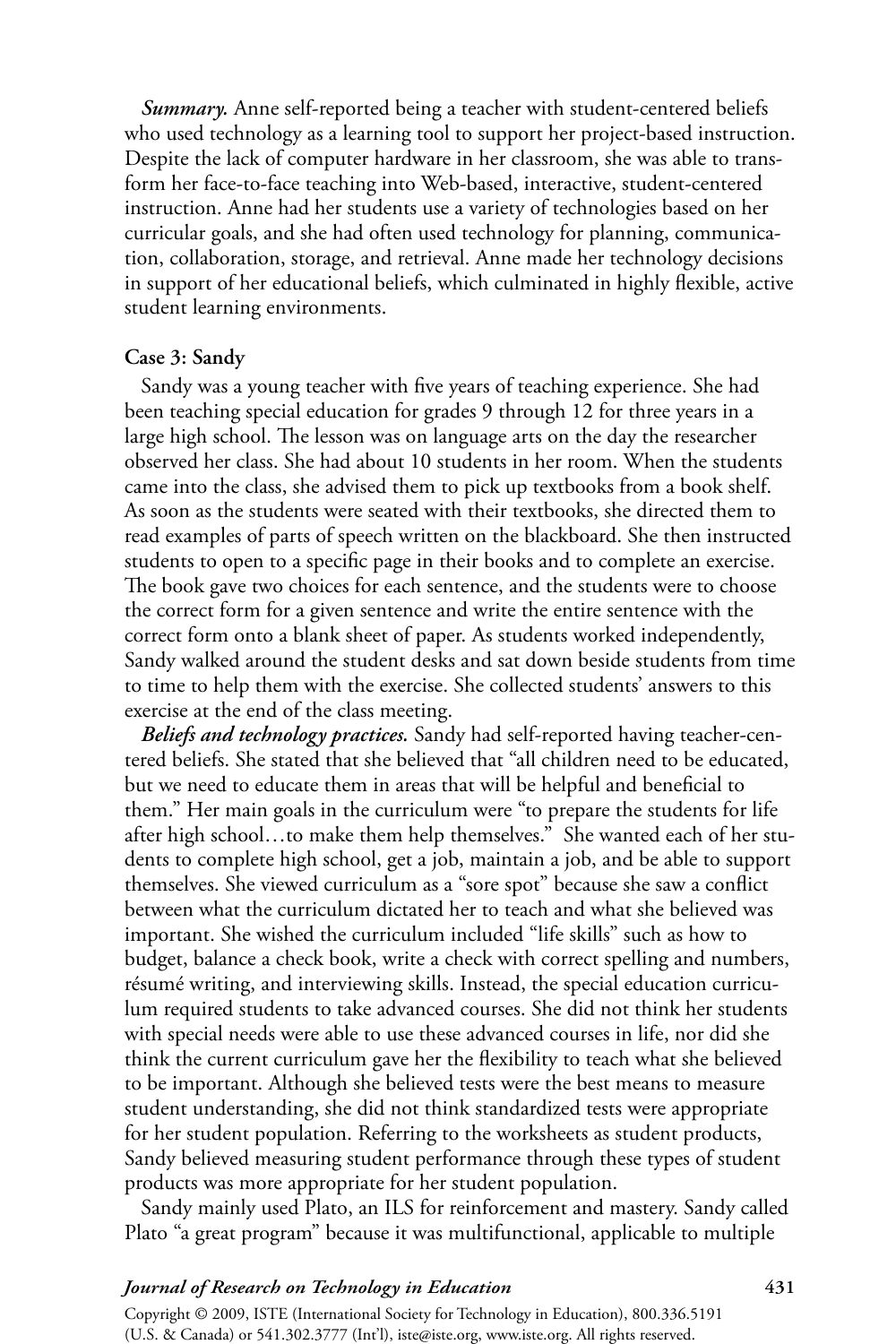subjects, and reinforced what she had taught. The other technologies she had her students use were video DVDs and audio CDs. Students watched videos on the TV in the classroom after reading stories and played audio CDs on a stereo in the classroom after reading the book. When asked if students checked out the CDs or DVDs to listen or watch them on their own, she said, "No, each kid gets the book. I am the only one who has the CDs, so we have to do it in class" as a whole-class activity.

Although Sandy had marked using computers in cooperative groups and to promote student-centered learning in the survey, these types of uses were not evident in the interview or in the class when she was observed. Instead, she gave examples of how she used computers for independent learning and individual instruction. In rare occasions, when she had students use the Internet in class, she highly supervised them because "I do not want them to go and do anything [on the computer] they should not be doing…. I am always in the room and watching computers."

Sandy had expressed high comfort with technologies both in the survey and in the interview. She explained that computers were around when she was growing up, so she used them as a child and as a student. Sandy's husband worked in the computer field. He often helped her with learning and using computer technologies. At school, she was the delegated technology support teacher on her floor. Sandy's attitudes score toward computer use for instruction was low compared to the population average in the survey. In the interview, she said, "Technology is a wonderful aide to education that I use to supplement what I have already done," but she was cautious about using computers in the classroom. She viewed giving students the opportunity to work on computers as a "privilege" and said that "[computers] should only be used as an aide to reinforce what is taught."

*Support and barriers.* Although Sandy had only one computer in her room, she had explained that the school had abundant hardware and software, technical help, and technology funds for teachers. The school had a mini-lab on her floor and three other labs on other floors. Several dozens of wireless laptop computers were available to teachers for classroom use. One full-time and one half-time technical support personnel were available at the school. Funds were allocated to individual teachers, and it was up to the teachers how he or she wished to spend it. The past year she had received \$5,000 and had spent most of this money on purchasing audio CDs, video DVDs, and a DVD/VCD player. The administration was helpful and supported teacher use of technology. Technology was in the content standards and in yearly teacher evaluations. Every teacher was using it in some capacity. Finding time to use new technologies and the limited number of licenses were the only two barriers.

*Impact of technology.* In Sandy's words, technology had no impact on her practice: "I use technology mainly to reinforce what I have already done. They all like the computer. I kind of use it as a sort of a reward. So I do not use it as a teaching tool as much as I do for reinforcement…and I do not want to overdo it because it just becomes the same rote task, memory, and drill-and-practice thing that they have been doing." Sandy believed student computer use was "a privilege," so she limited student use of computers as a reward.

### **432 Summer 2009:** *Volume 41 Number 4*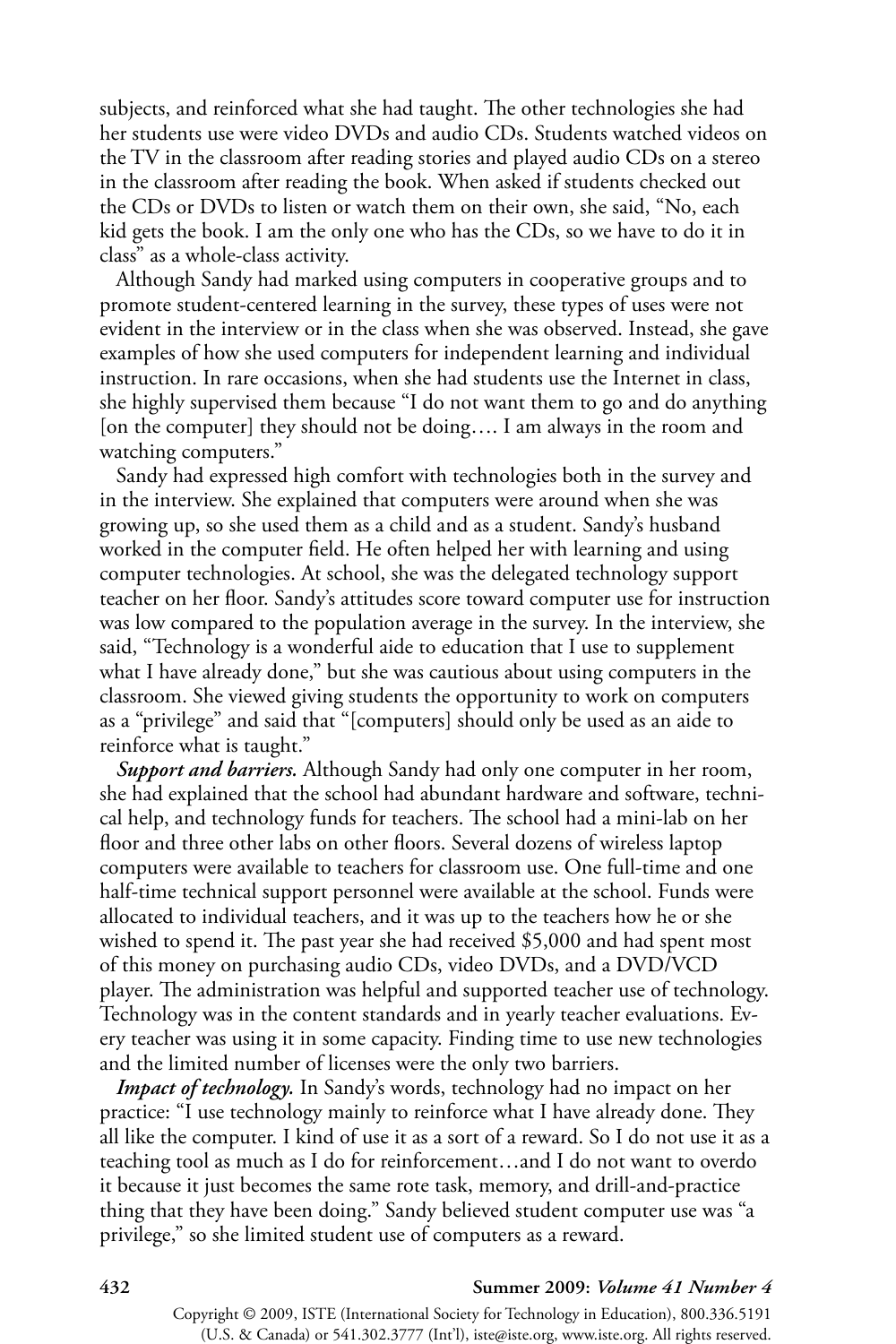*Summary.* Sandy self-reported to have teacher-centered beliefs. Despite her high comfort and confidence with technology, abundant availability of hardware and software, and technical and general support for technology use in her school, she rarely used computers in the classroom. On those rare occasions, she used computers mainly as a reward and for drill-and-practice for skill mastery. She believed her limited use of technology motivated and sustained her students' interest in the lesson. In conclusion, Sandy's teacher-centered educational beliefs influenced her attitudes toward how computers should be used in the classroom, and these beliefs in return manifested themselves in how she taught and how she used technology to support her highly teacher-controlled learning environments.

### **Case 4: Tina**

Tina was a recent graduate with three years of teaching experience. She was a special education teacher for kindergarten through grade 5 at a large elementary school. Tina was working on a student desk with what appeared to be a grade 2 student one on one when the researcher walked into her class to observe. Tina had two teaching aids for the 12 students in the class. Two medium-sized boards displayed the group activities for the day. Students were working in their small reading and writing groups. Two students were working independently on the computers, and a few were working on their own, copying sentences from the board onto their papers. Moving from working with one student to the other, Tina raised her head and asked one student to take a bag of letters and to practice writing the sentences written on the board using the letters in the bag. Tina asked another student who finished her work early to help the student with the bag of letters. Throughout the class time, Tina was extremely occupied with changing students, changing activities, and changing strategies. Students were observed to be on task and working with a peer, with an aide, alone, or in their small groups.

*Beliefs and technology practices.* Tina had self-identified herself as a teacher with student-centered beliefs. Tina's mission in teaching was "to create a warm and nurturing environment that will allow my students to grow and learn…to help raise the self-esteem and confidence of my children, and challenge them into exploring the unknown for the challenges of life." She believed her students could meet the challenges of life if she helped them improve their critical thinking skills and provided opportunities for cooperative learning in which they learn to make compromises as they work with their peers. The purpose of schooling was to "prepare all students to succeed in life, to prepare students to become productive members of society, and to help students achieve their fullest potential."

Tina mainly had her students work in what she called "cooperative learning" because this strategy gave her children an opportunity "to learn, grow, and feel safe." She believed classroom interactions were very important to student learning and growth. Tina found it troubling that a lot of her children did not know how to work together or play together. She felt strongly about helping students build social skills and learn to cooperate with one another.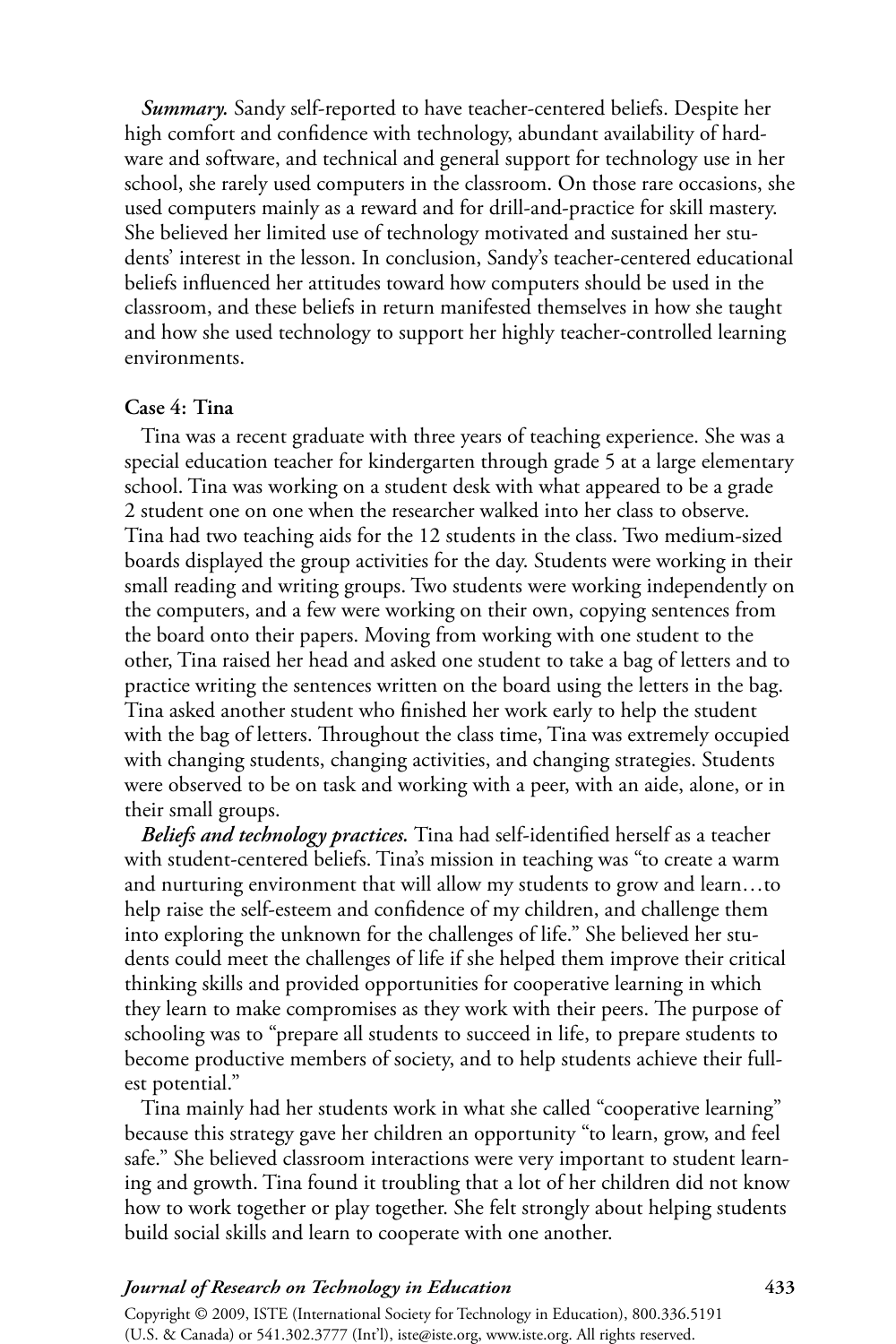Tina had moderately rated herself having an average level comfort and confidence using technology for instruction. She was a recent graduate, and technology had been part of her personal and academic life as long as she could remember. Tina's attitudes toward using technology in the classroom were highly positive. However, her positive attitudes came with this caution: "Technology should not be used in place of direct teacher and student interactions." Because she believed learning should occur in highly interactive cooperative groups, Tina was neither interested in using the computer to tutor nor for drilland-practice.

Tina used a variety of technologies for planning and management. At the time, she was working on a class Web site to post homework for her "children." She used e-mail to communicate with parents and the Internet to retrieve information to be used in class. Tina viewed her main goal in teaching as increasing the self-esteem of her children with learning disabilities. She used technology to support her students with their learning disabilities. For example, the Microsoft Word spellchecker helped her students with writing stories.

Technology gave her students opportunities to learn and explore concepts on their own at their own pace, and it reinforced concepts in a bright, colorful, and exciting way. She frequently used what she called developmental software such as Curious George, Jump Start, and Reader Rabbit. When asked if she had used an ILS for reinforcement of concepts, she said she was more interested in children's development as opposed to attaining mastery. Tina found mastery as being very difficult to determine with her student population. Instead, she chose technology that would support her children's development in a flexible way.

*Support and barriers.* Tina described her school as a great place to work with a very supportive administration and saw no barriers to the integration of technology. There was a technology teacher at the school who was very helpful. The administration would generally provide her with what she needed. Tina did not think limited hardware in her room was a barrier. The school had a computer lab, and it was available if she wanted to use it. She was aware of the technology budget, but she chose not to use any money from that budget for her classroom use. Hardware such as digital cameras and scanners were available at the school on a check-out basis.

*Impact of technology*. Technology had the most impact on creating "independent learners" because students could work at their own pace and succeed. Technology had an impact on her practice because she could not imagine doing her job without technology. The teachers were expected to use technology at the school, and as far as she knew, everybody was using it and talked about different ways they used it.

*Summary.* Tina self-reported being a teacher with student-centered beliefs who selected technologies to support the development and self-concept of her "children." She believed classroom interactions were very important to student learning and growth, so she set up highly interactive cooperative groups. Tina's teaching focused on student growth as opposed to mastery of skills. She did not have her students use skill-based, self-contained, drill-and-practice types of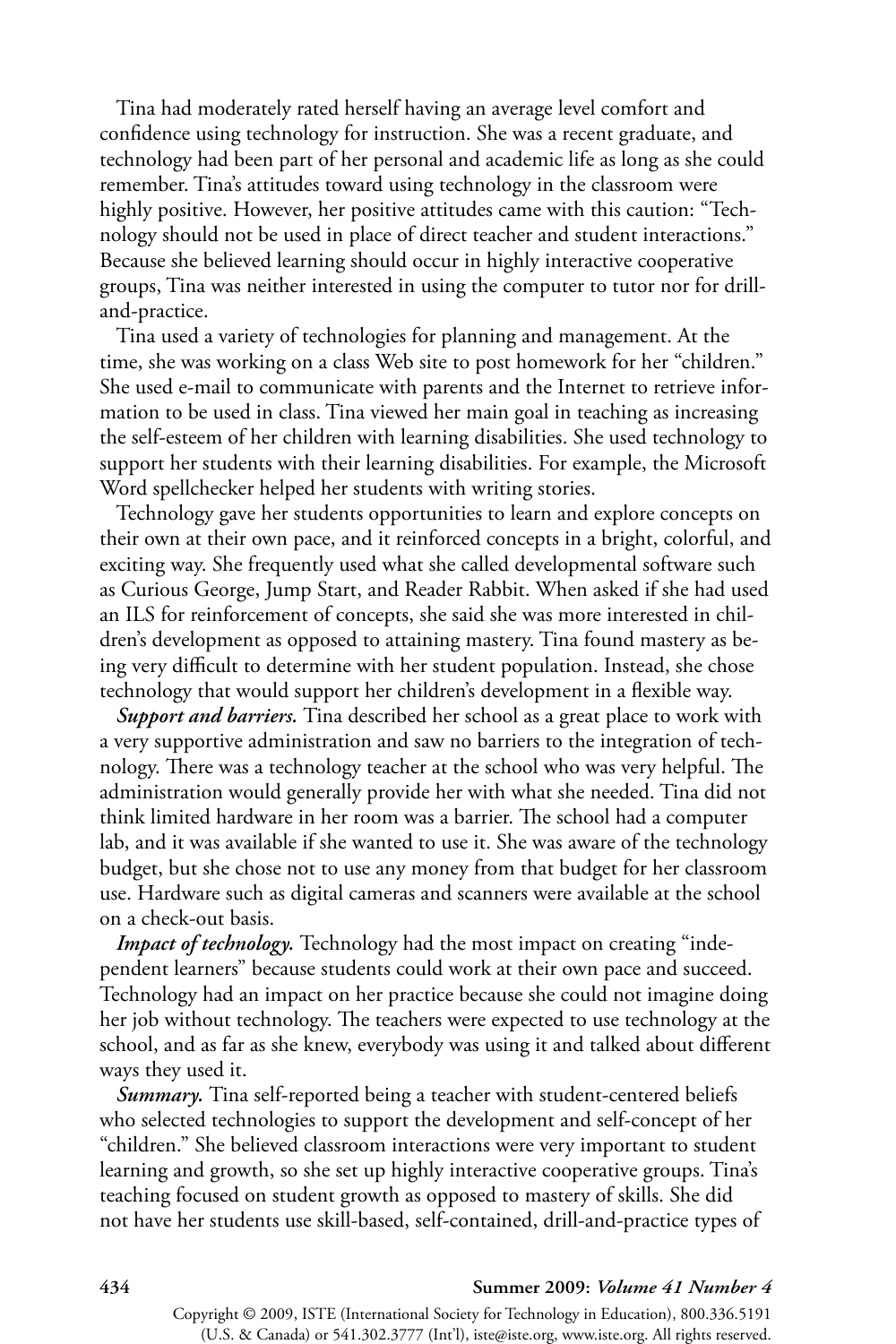computer technologies and did not use open-ended technologies such as the Internet. In conclusion, Tina believed in direct teacher and student interactions and had her students use technology as needed because she lacked models of technology integration to support cooperative learning.

### **Cross-case Comparisons**

Kate and Sandy, two cases with teacher-centered beliefs, perceived that a learner's one-on-one interaction with computers constituted student-centered, independent learning. They had their students use one exclusive technology in the classroom, an integrated learning system, in the same way they taught: repetition and reinforcement until students mastered the skills. They both liked this linear, mastery-based technology because it reinforced what they had already taught without disturbing their classrooms while students worked oneon-one independently in this highly teacher- controlled, technology-supported learning environment.

Anne and Tina, teachers with student-centered beliefs, similarly reported having used technology for independent learning to support student-centered instruction. However, their perception contrasted dramatically from the viewpoint of Kate and Sandy. Anne believed a Web-supported project-based approach to teaching created independent learners who could take care of their own learning at their own time. Tina acknowledged that technology enabled her students to explore concepts on their own at their own pace and supported them with their learning disabilities. Neither Anne nor Tina believed in mastery of skills nor used the computer to tutor or for drill-and-practice. They both emphasized process skills such as critical thinking and cooperative learning (as opposed to mastery) and viewed curriculum and technology integration more flexibly.

Across all four cases, technology had an impact on the expectations of how teachers were supposed to teach and how students were expected to learn. All four cases were evaluated on their use of technology in the classroom and acknowledged technology's role in the lives of their students in the future. Technology had an impact on how they spent their time for learning to use it and using it to plan, manage, and post student grades. Technology increased professional dialogue among teachers. Due to increasing expectations, all four cases used technology frequently for planning, management, and communication. However, technology itself did not mediate the changes in the way they taught in the classroom. The way they taught, and especially ways they had students use technology, were primarily influenced by the teachers' educational beliefs and of what they believed to be good teaching.

### **DISCUSSION**

The main purpose of this study was to investigate whether teachers who frequently integrate technologies and work at technology-rich schools change their beliefs and practices toward a student-centered paradigm. Results from the quantitative phase indicate that shift in teacher practice did not occur despite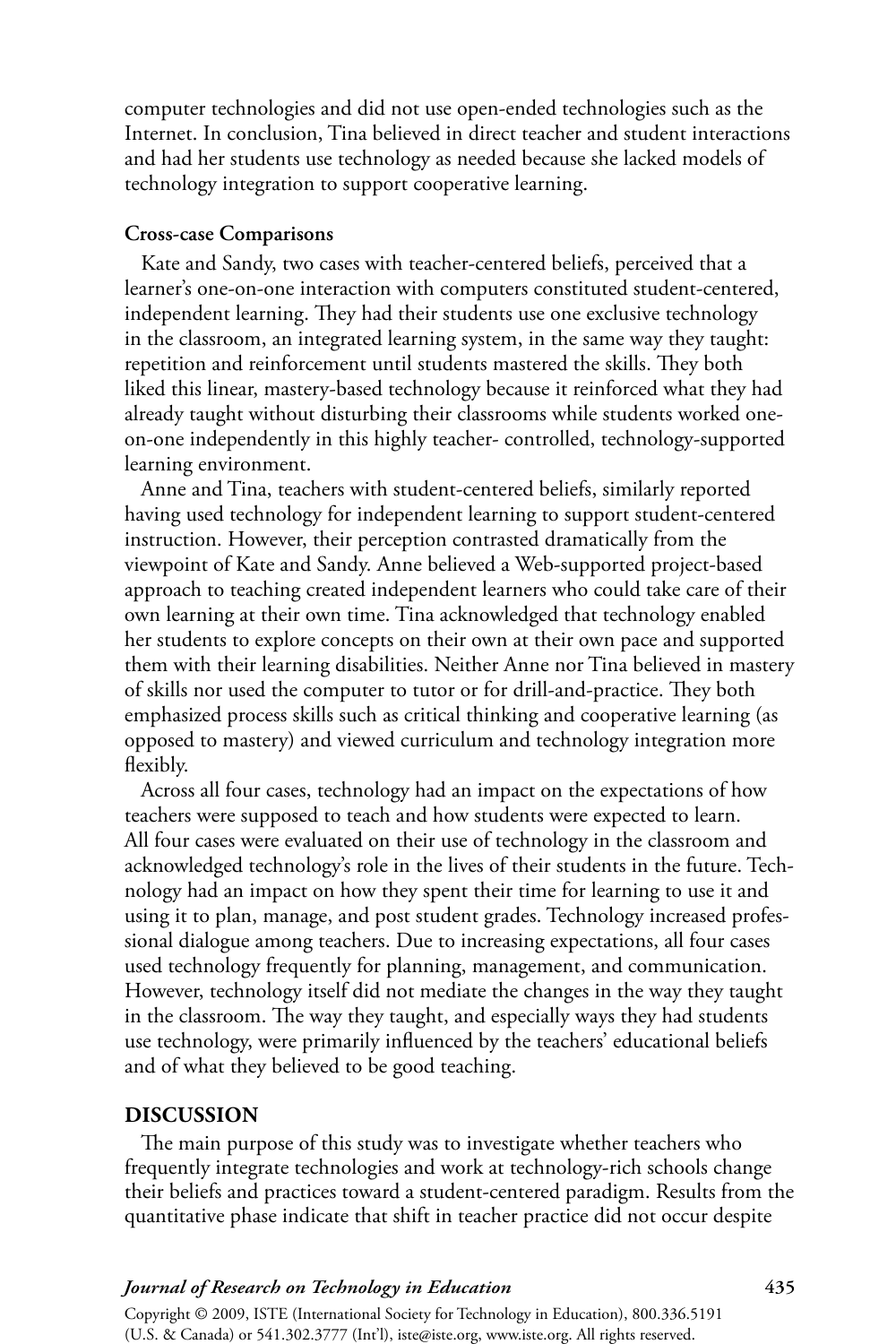the fact that the teacher population in this study (a) had technology availability at their schools, (b) had positive attitudes toward technology, (c) had adequate technical and general support, and (d) were comfortable with technology. The quantitative phase revealed that neither student-centered nor teacher-centered beliefs are powerful predictors of teachers' practices, and that teachers' attitudes toward technology are the most significant predictor for teacher and student technology use and teacher use of a variety of instructional strategies.

The qualitative analysis, which integrated the results of the both methods, found that teachers' positive attitudes toward technology do not necessarily have the same influence on student technology use and instructional strategies that are compatible with the student-centered paradigm such as cooperative and project-based learning. These mixed methods results were contrary to those of the QUAN phase alone, where teachers' attitudes toward technology were found most significant for predicting student and teacher use of technology with a variety of instructional strategies. Although our survey items captured student use, teacher use, and instructional strategy use with technology, it was only through teachers' testimonies that we were able to describe how teachers had students use technology in the classroom. Additionally, teachers' self-report data failed to capture teachers' views of what constituted student-centered compatible instructional strategies. All four cases self-reported to have used a variety of instructional strategies. However, in reality those with teacher-centered beliefs employed highly teacher-controlled strategies where students worked in self-contained technology-supported learning environments, and teachers used technology as a reward, for drill-and-practice, and independent learning.

Our study also provides evidence to support concerns about measuring teachers' beliefs with self-report data alone. We agree with the argument in the literature that dichotomous distinction of teachers' beliefs is complicated to gauge with self-report data alone (Levin & Wadmany, 2006). Similar to many others (Clark, 1988; Nespor, 1987; Orton, 1996; Pajares, 1992; Putnam & Borko, 2000; Tobin & LaMaster, 1995), we argue that teachers' beliefs are extremely difficult to strictly categorize as student-centered or teacher-centered with selfreport data alone.

On the issue of the relationship between teachers' beliefs and their instructional technology practices, our findings corroborate results from prior research that indicate teacher technology use in schools with abundant technology did not transform teaching into more student-centered practice (Cuban, 2002; Cuban, Kirkpatrick, & Peck, 2001; Judson, 2006; Windschitl & Sahl, 2002). As with these earlier studies, we find that teachers in technology-rich schools continue to use technology in ways that support their already existing teaching approach.

In addition, our study corroborates Cuban's argument (2002) in that teacher use of technology is most frequent for preparation, administration, and management purposes, but rare when it comes to facilitating student-centered pedagogy even among those teachers who work in technology-rich schools and are comfortable with technology. Teachers use technology most frequently to communicate with parents; to record, assign, and post grades; and to prepare

### **436 Summer 2009:** *Volume 41 Number 4*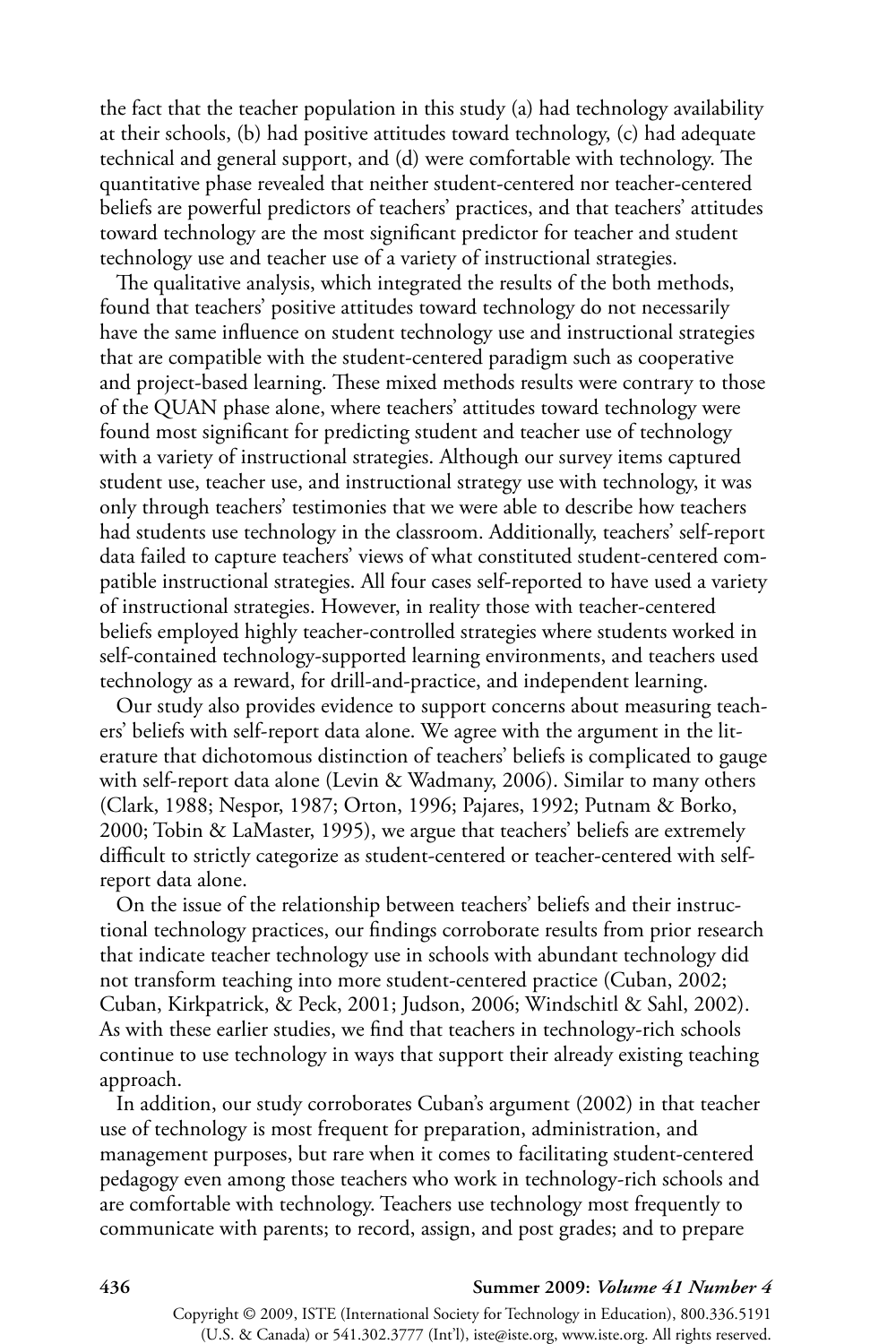classroom instructional material, regardless of their beliefs. Using technology to support student collaboration, project-based learning, and problem solving is rare even among teachers who hold student-centered beliefs. This can be explained by two reasons: (a) Teachers may be unable to integrate technology to support student-centered practices because they lack models of technology to facilitate this type of learning, or (b) teachers' beliefs and practices are contextbound and tied to other contextual factors such as class size and student ability.

In our study, only one teacher demonstrated having integrated technology frequently to support her student-centered practice. This teacher was equipped with both pedagogical content knowledge and technical ability, and she had additional privileged contextual conditions. Anne's teacher training background was for the gifted; she was a longstanding, serious computer user who extensively used computers both for personal and professional productivity; she worked under favorable contextual conditions. She taught a small number  $(n = 6)$  of gifted students in a high-achieving school. In summary, Anne's reform-oriented teaching practice was a result of her teaching philosophy, teacher and technology training, and favorable contextual conditions under which she operated her practice. The combination of these factors provides further evidence that teaching practice is complex and requires attending to multiple variables and perspectives that are both internal and contextual.

We conclude that, unless the focus of technology integration is explicitly on student-centered pedagogy, technology integration may continue to support teacher-centered practice with inadequate, highly controlled student use in the classroom. Professional development with a focus on the integration of technology for student-centered practices appears to have a positive effect on shifting beliefs and practices (Matzen & Edmunds, 2007; Sandholtz, Ringstaff, & Dwyer, 1997). Focus on teacher training should move away from isolated technology training and toward integration of technology into curriculum to help teachers use technology to support student-centered pedagogy. In addition, technology-related professional development should help teachers work around the limitations of their contextual conditions, as opposed to being built around a "one model that fits it all" perspective. Future professional development efforts may need to consider the findings of this study in creating and modeling a theory of change toward a student-centered paradigm while being sensitive to context-specific factors. Future research on teacher use of technology should employ a mixed-methods design if the investigation involves teachers' beliefs.

### **Contributors**

Deniz Palak, EdD, is an assistant professor of the Master of Science in Instructional Technology Program at New York Institute of Technology. Her professional interests have been in the areas of designing and evaluating teacher professional development for technology integration, conceptual understanding of the curriculum, and self-examination of teacher pedagogy. She is a graduate of West Virginia University. (Address: New York Institute of Technology, School of Education, Wisser, Library, Northern Blvd., Old Westbury, NY, 11568; Email: dpalak@yahoo.com)

### *Journal of Research on Technology in Education* **437**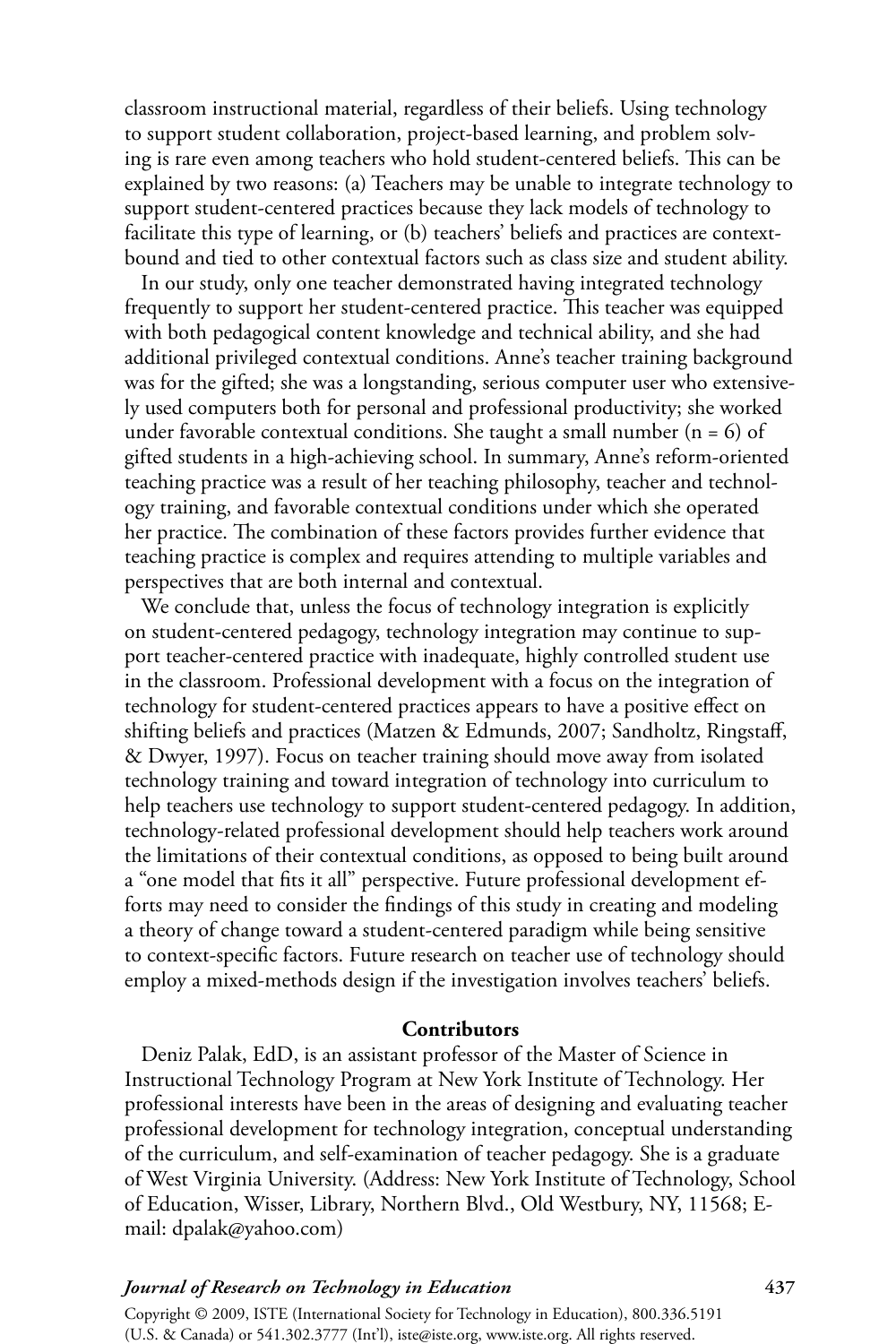Richard T. Walls, PhD, is a professor of educational psychology as well as the director of the International Center for Disability Information. He teaches courses on learning, instruction, and memory at West Virginia University. He has received awards for outstanding teaching from the College of Human Resources and Education and from WVU, as well as the Distinguished Scholar award at WVU. He has published more than 100 journal articles and book chapters on learning, training, and vocational rehabilitation. (Address: College of Human Resources and Education, 806 Allen Hall, PO Box 6122, West Virginia University, Morgantown, WV 26506-6122; E-mail: Richard.Walls@ mail.wvu.edu)

### **References**

- Becker, H. J. (2000, July). *Findings from the teaching, learning and computing survey: Is Larry Cuban right?* Revision of a paper written for the January 2000 School Technology Leadership Conference of the Council of Chief State School Officers, Washington, DC. Retrieved December 8, 2008, from http:// www.crito.uci.edu/tlc/findings/ccsso.pdf
- Becker, H. J. (2001, April). *How are teachers using computers in instruction?*  Paper presented at the 2001 Meeting of the American Educational Research Association, Seattle, WA. Retrieved December 08, 2008, from http://www. crito.uci.edu/tlc/FINDINGS/special3/
- Becker, H. J., & Ravitz, J. L. (2001, March). *Computer use by teachers: Are Cuban's predictions correct?* Paper presented at the 2001 Annual Meeting of the American Educational Research Association, Seattle, WA. Retrieved December 8, 2008, from http://www.crito.uci.edu/tlc/findings/conferences-pdf/ aera\_2001.pdf
- Becker, H. J., & Ravitz, J. L. (1999). The influence of computer and Internet use on teachers' pedagogical practices and perceptions. *Journal of Research on Computing in Education, 31*(4), 356–384.
- Clark, C. M. (1988). Asking the right questions about teacher preparation: Contributions of research on teacher thinking. Educational Researcher, 17(2), 5–12.
- Coley, R. J., Cradler, J., & Engel, P. K. (1997). *Computers and classrooms: The status of technology in U.S. schools.* Princeton, NJ: Policy Information Center, Educational Testing Service. Retrieved April 24, 2009, from ftp://ftp.ets.org/ pub/res/compclss.pdf
- Creswell, J. W. (2002). *Educational research: Planning conducting, and evaluating quantitative and qualitative research.* Upper Saddle River, NJ: Pearson Education.
- Cuban, L. (2001). *Oversold and underused computers in the classrooms.* Cambridge, MA: Harvard University Press.
- Cuban, L., Kirkpatrick, H., & Peck, C. (2001). High access and low use of technologies in high school classrooms: Explaining an apparent paradox. *American Educational Research Journal, 38*(4), 813–834.
- Dexter, S. L., Anderson, R. E., & Becker, H. J. (1999). Teachers' views of computers as catalysts for changes in their teaching practice. *Journal of Research on Computing in Education, 31*(3), 221–239.

### **438 Summer 2009:** *Volume 41 Number 4*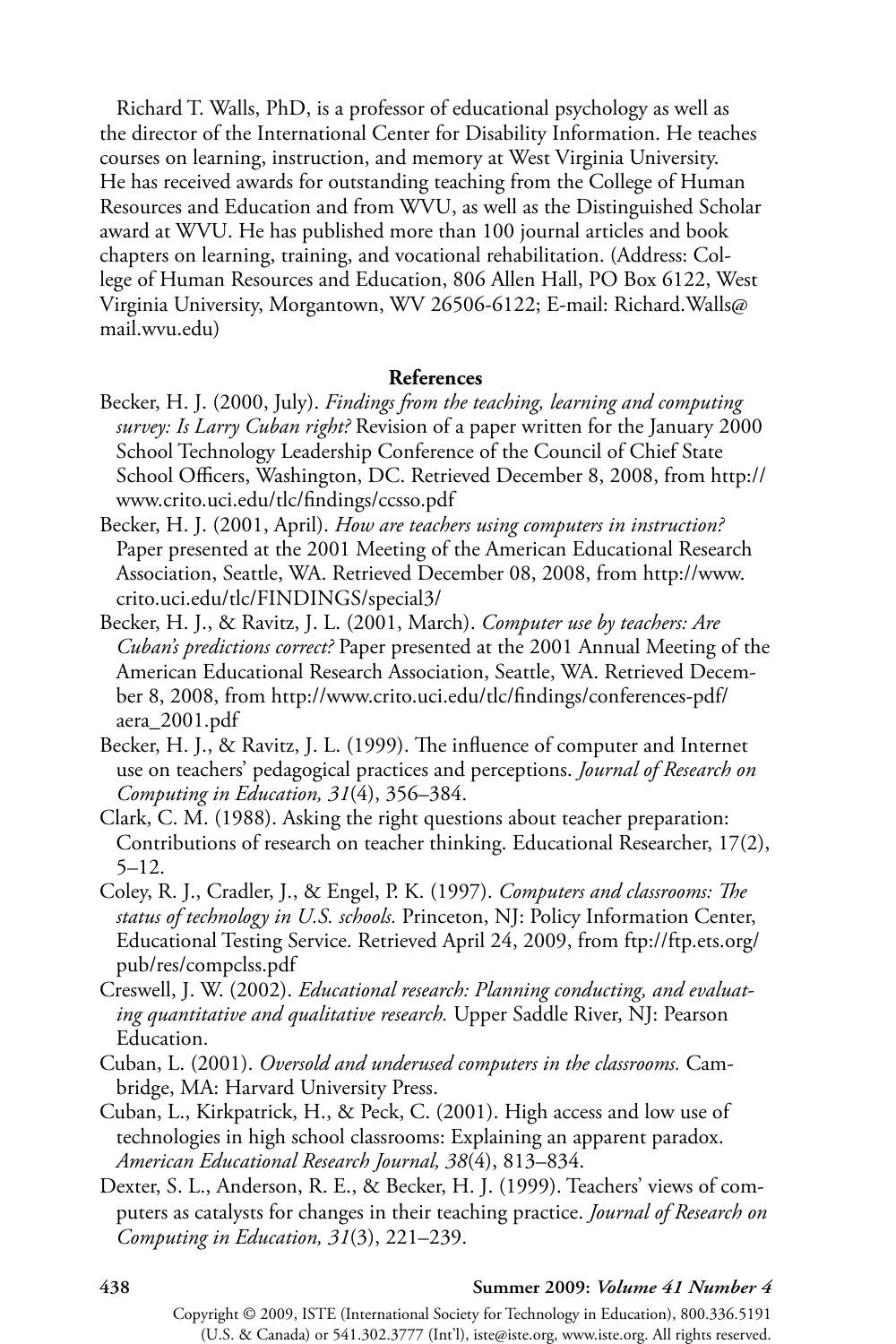- Ertmer, P. A., Addison, P., Lane, M., Ross, E., & Woods, D. (1999). Examining teachers' beliefs about the role of technology in the elementary classroom. *Journal of Research on Computing in Education, 32*(1), 54–72.
- Franklin, C. (2007). Factors that influence elementary teachers' use of computers. *Journal of Technology and Teacher Education, 15*(2), 267–293.
- Fullan, M. (2003). *Change forces with a vengeance.* London: RoutledgeFalmer.
- Fullan, M. (2001). The new meaning of educational change (3rd edition). New York: Teachers College Press.
- Guskey, T. R. (2002). Professional development and teacher change. *Teachers and Teaching: Theory and Practice, 8*(3/4), 381–391.
- Hernandez-Ramos, P. (2005). If not here, where? Understanding teachers' use of technology in Silicon Valley Schools. *Journal of Research on Technology in Education, 38*(1), 39–64.
- Hogarty, K. Y., Lang, T. R., & Kromrey, J. D. (2003). Another look at technology use in classrooms: The development and validation of an instrument to measure teachers' perceptions. *Educational and Psychological Measurement, 63*(1), 139–162.
- International Society for Technology in Education (ISTE). (2000). *National educational technology standards for students: Connecting curriculum and technology.* Eugene, OR: International Society for Technology in Education (ISTE).
- Judson, E. (2006). How teachers integrate technology and their beliefs about learning: Is there a connection? *Journal of Technology and Teacher Education, 14*(3), 581–597.
- Kay, R. H. (2006). Evaluating strategies used to incorporate technology into preservice education: A review of the literature. *Journal of Research on Technology in Education, 38*(4), 383–408.
- Levin, T., & Wadmany, R. (2006). Teachers' beliefs and practices in technologybased classrooms: A developmental view. *Journal of Research on Technology in Education, 39*(2), 157–181.
- Matzen, J. N., & Edmunds, J. A. (2007). Technology as a catalyst for change: The role of professional development. *Journal of Research on Technology in Education, 39*(4), 417–430.
- Maykut, P., & Morehouse, R. M. (1994). *Beginning qualitative research: A philosophical and practical guide.* Bristol, PA: The Falmer Press.
- Merriam, S. B. (1998). *Qualitative research and case study applications in education: A revised and expanded from "case study research in education."* San Francisco: Jossey-Bass.
- Nespor, J. (1987). The role of beliefs in the practice of teaching. *Journal of Curriculum Studies, 19*(4), 317–332.
- Niederhauser, D. S., & Stoddart, T. (2001). Teachers' instructional perspectives and use of educational software. *Teaching and Teacher Education, 17*(1), 15–31.
- Norton, S., McRobbie, C. J., & Cooper, T. J. (2000). Exploring secondary mathematics teachers' reasons for not using computers in their teaching: Five case studies. *Journal of Research on Computing in Education, 33*(1), 87–109.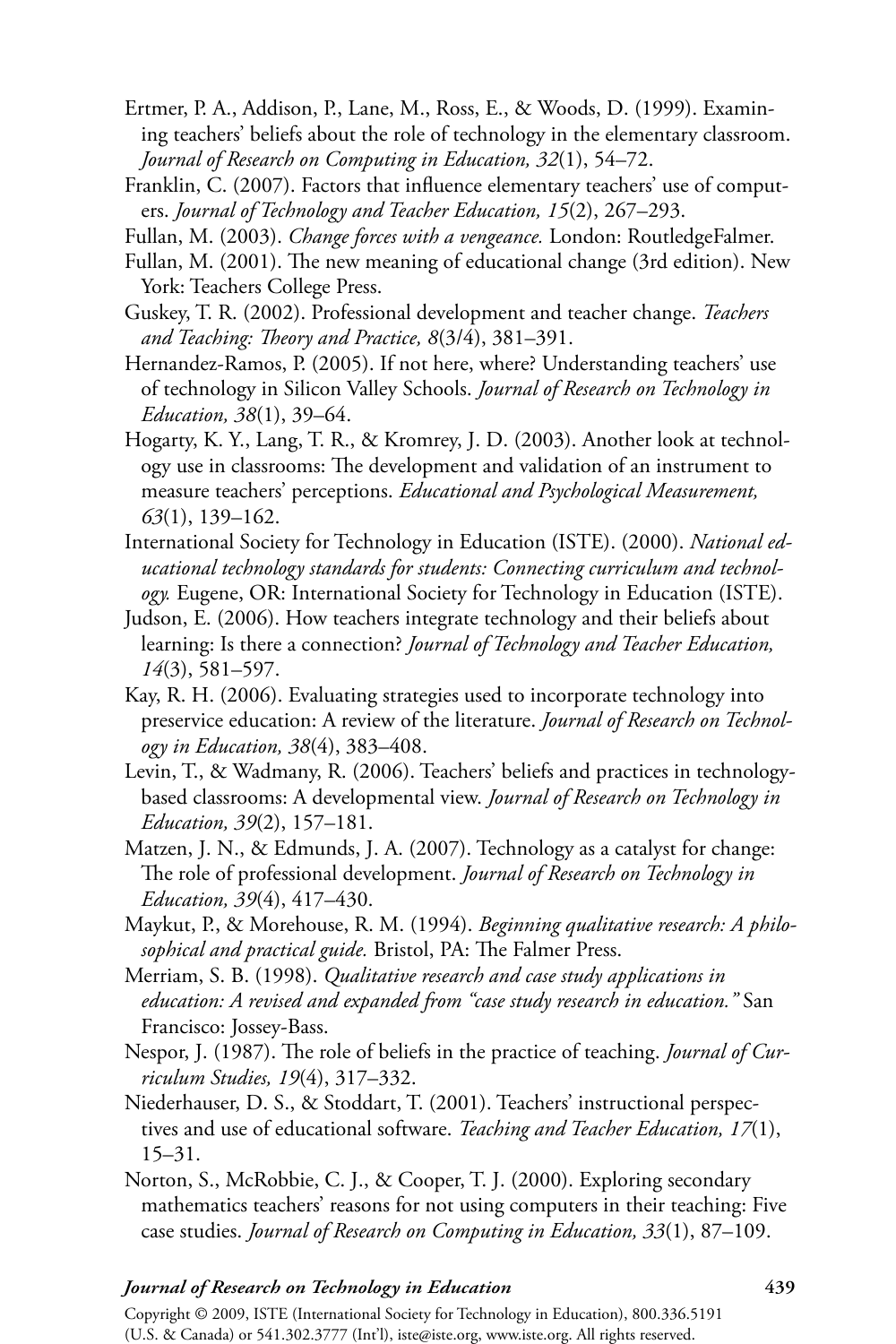- Orton, R. E. (1996). How can teacher beliefs about student learning be justified? *Curriculum Inquiry, 26*(2), 133–146.
- Pajares, M. F. (1992). Teachers' beliefs and educational research: Cleaning up a messy construct. *Review of Educational Research, 62*(3), 307–332.
- Patton, M. Q. (2002). *Qualitative research & evaluation methods* (3rd edition). Thousand Oaks, CA: Sage Publications.
- Putnam, R. T., & Borko, H. (2000). What do new views of knowledge and thinking have to say about research on teacher learning? *Educational Researcher, 29*(1), 5–15.
- Rakes, G. C., Fields, V. S., & Cox, K. E. (2006). The influence of teachers' technology use on instructional practices. *Journal of Research on Technology in Education, 38*(4), 409–424.
- Ravitz, J. L., Becker, H. J., & Wong, Y. T. (2000, July). Constructivist-compatible beliefs and practices among U.S. teachers (Report # 4). *Teaching, learning, and computing: 1998 National survey.* Retrieved December 08, 2008 from http://www.crito.uci.edu/TLC/FINDINGS/REPORT4/
- Ringstaff, C., & Kelley, L. (2002). *The learning return on our educational technology investment: A review of findings from research*. San Francisco: WestEd RTEC.
- Sadker, D. M. (2004). Personal communication via e-mail.
- Sadker, M. P., & Sadker, D. M. (2003). *Teachers, schools, and society* (6th edition.). New York: McGraw-Hill.
- Sandholtz, J. H., Ringstaff, C., & Dwyer, D. C. (1997). *Teaching with technology: Creating student-centered classrooms.* New York: Teachers College Press.
- Saye, J. W. (1998). Technology in the classroom: The role of dispositions in teacher gatekeeping. *Journal of Curriculum and Supervision, 13*(3), 210–234.
- Sivin-Kachala, J., & Bialo, E. (2000). *2000 research report on the effectiveness of technology in schools* (7th ed.). Washington, DC: Software and Information Industry Association. Retrieved December 08, 2008, from http://www. sunysuffolk.edu/Web/Central/InstTech/projects/iteffrpt.pdf
- Tashakkori, A., & Teddlie, C. (Eds.) (2003). *Handbook of mixed methods in social and behavior research*. Thousand Oaks, CA: Sage.
- Teddlie, C., & Tashakkori, A. (2006). A general typology of research designs featuring mixed methods. *Research in the Schools, 13*(1), 12–28.
- Teddlie, C., & Yu, F. (2007). Mixed methods sampling: A typology with examples. *Journal of Mixed Methods Research, 1*(1), 77–100.
- Tobin, K., & LaMaster, S. U. (1995). Relationships between metaphors, beliefs, and actions in a context of science curriculum change. *Journal of Research in Science Teaching, 32*(3), 225–242.
- Wang, Y. (2002). When technology meets beliefs: Preservice teachers' perception of the teacher's role in the classroom with computers. *Journal of Research on Technology in Education, 35*(1), 150–161.

Windschitl, M., & Sahl, K. (2002). Tracing teachers' use of technology in a laptop computer school: The interplay of teacher beliefs, social dynamics, and instructional culture. *American Educational Research Journal, 39*(1), 165–205.

Wozney, L., Venkatesh, V., & Abrami, P.C. (2006). Implementing computer technologies: Teachers' perceptions and practices. *Journal of Technology and Teacher Education, 14*(1), 173–207.

### **440 Summer 2009:** *Volume 41 Number 4*